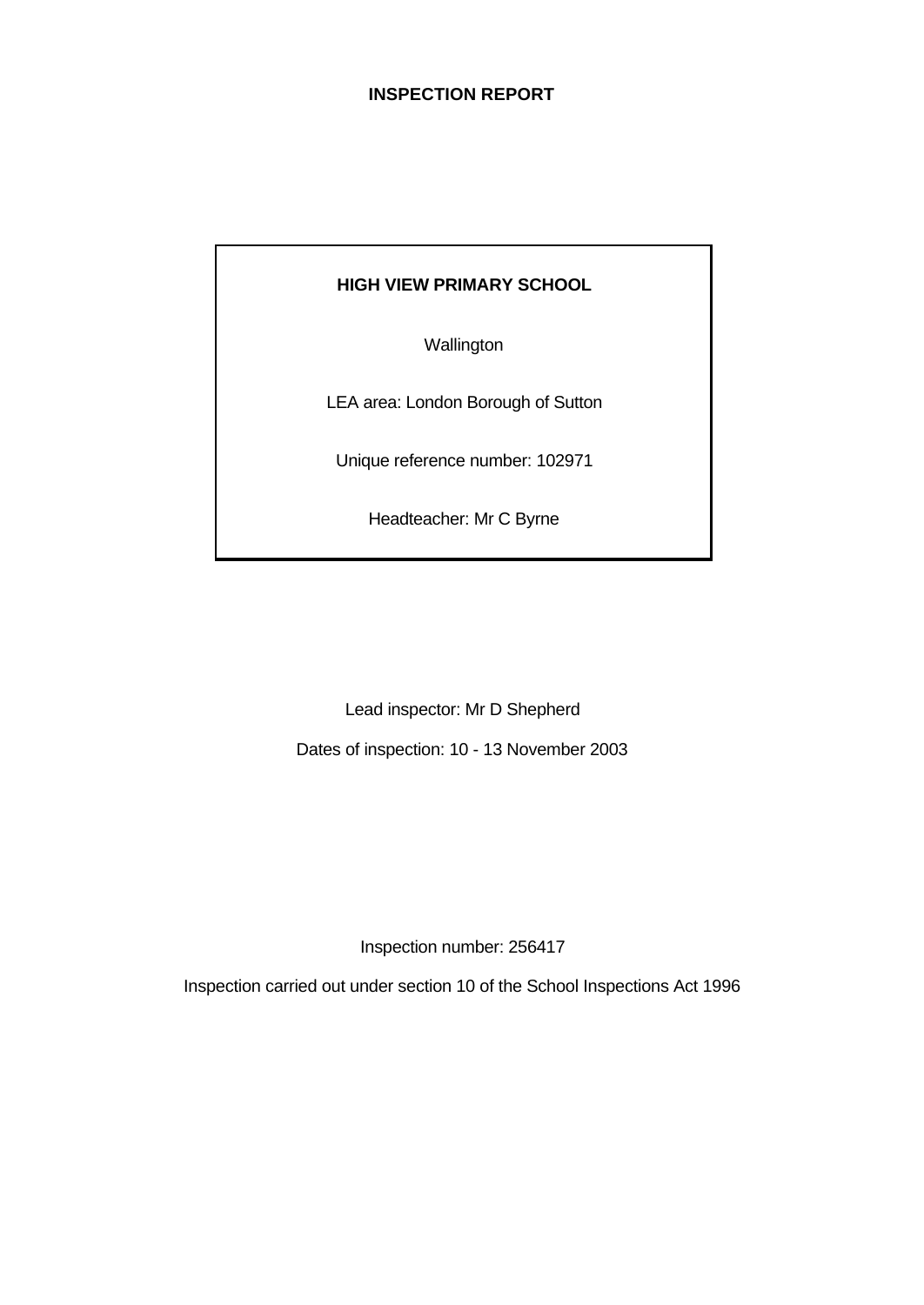### © Crown copyright 2003

This report may be reproduced in whole or in part for non-commercial educational purposes, provided that all extracts quoted are reproduced verbatim without adaptation and on condition that the source and date thereof are stated.

Further copies of this report are obtainable from the school. Under the School Inspections Act 1996, the school must provide a copy of this report and/or its summary free of charge to certain categories of people. A charge not exceeding the full cost of reproduction may be made for any other copies supplied.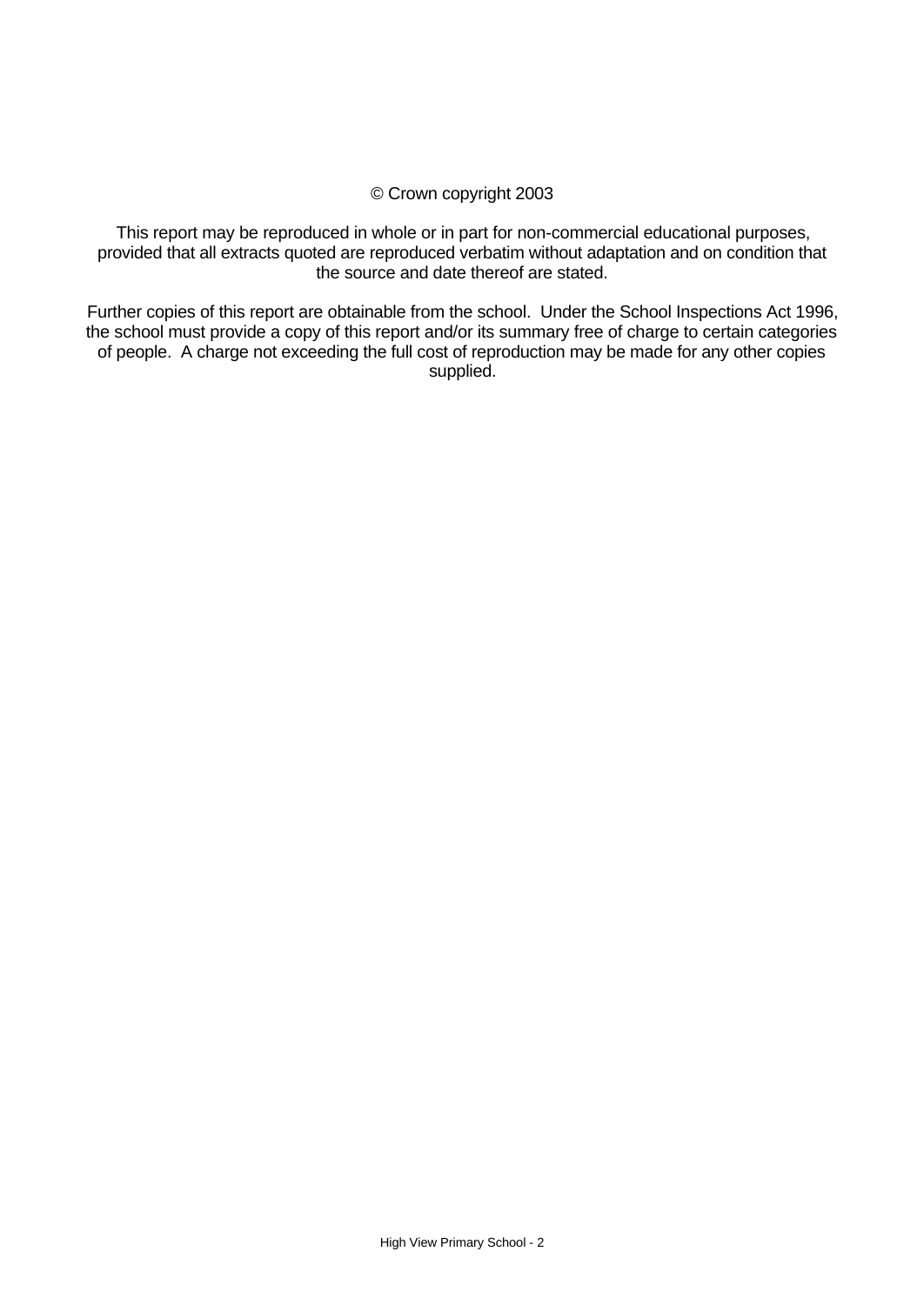# **INFORMATION ABOUT THE SCHOOL**

| Type of school:              | Primary                 |
|------------------------------|-------------------------|
| School category:             | Community               |
| Age range of pupils:         | $3 - 11$                |
| Gender of pupils:            | Mixed                   |
| Number on roll:              | 441                     |
| School address:              | The Chase<br>Wallington |
| Postcode:                    | SM68JT                  |
| Telephone number:            | 020 8688 3563           |
| Fax number:                  | 020 8688 4334           |
| Appropriate authority:       | Governing Body          |
| Name of chair of governors:  | Mr J Hillarby           |
| Date of previous inspection: | 23 March 1998           |

# **CHARACTERISTICS OF THE SCHOOL**

High View Primary School is much bigger than other primary schools and has 441 pupils on roll. About nine per cent of pupils speak English as an additional language, three of whom are at the early stages of learning English. This is higher than the national average. Seventy-four per cent of pupils are white United Kingdom and ten per cent white European. Nearly six per cent of pupils are entitled to free school meals, which is below average. About sixteen per cent of pupils have special educational needs. This is lower than in most schools. The main needs pupils have are social, emotional and behavioural, specific learning difficulties, speech and communication difficulties and physical difficulties. The attainment of pupils on entry to school is average overall, although, this year, it is above average in personal development and language. The rate at which pupils join and leave the school during the year is low.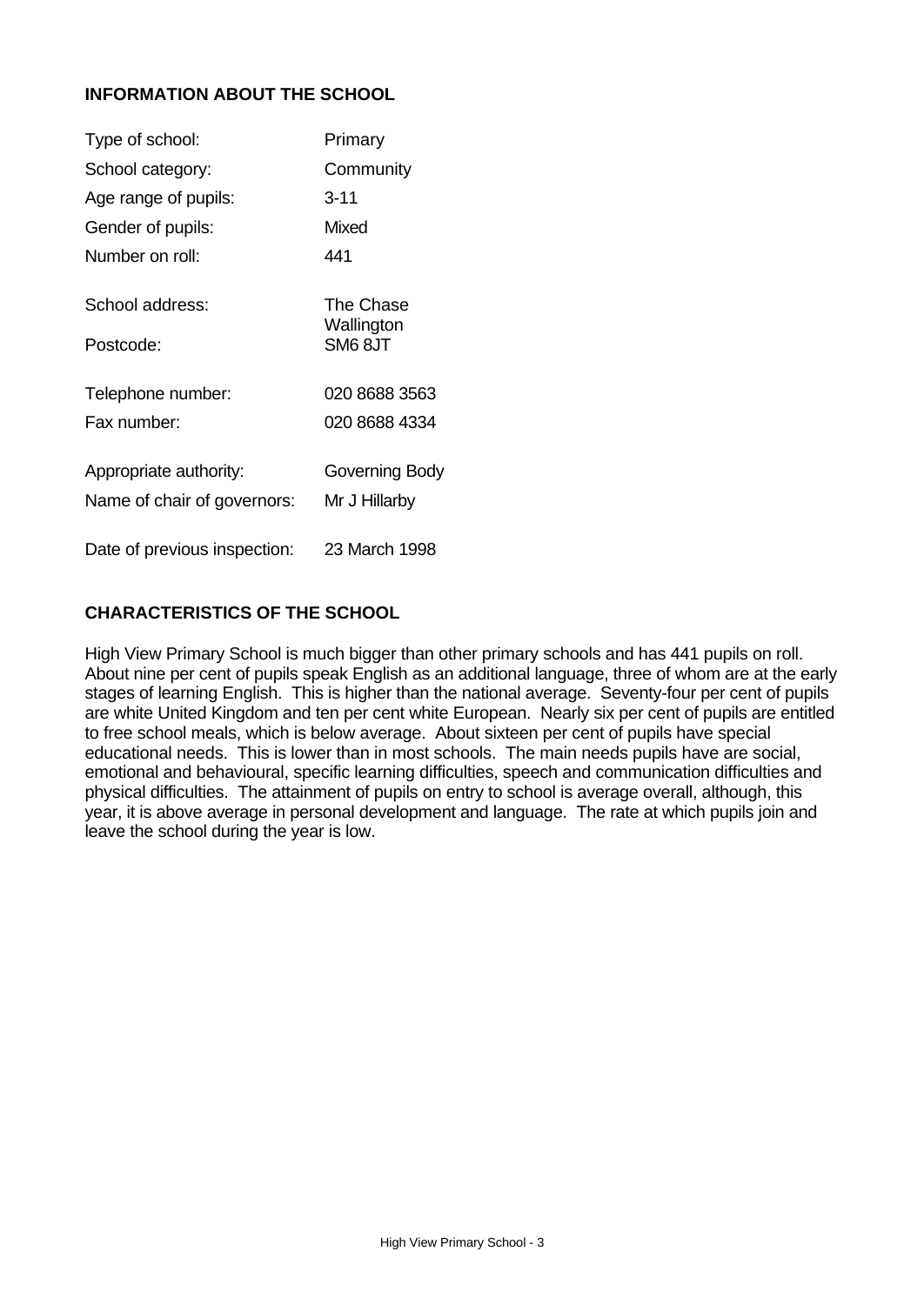# **INFORMATION ABOUT THE INSPECTION TEAM**

| Members of the inspection team |                     |                | <b>Subject responsibilities</b>             |
|--------------------------------|---------------------|----------------|---------------------------------------------|
| 2905                           | David Shepherd      | Lead inspector | Science                                     |
|                                |                     |                | Religious education                         |
| 9958                           | Tim Page            | Lay inspector  |                                             |
| 24091                          | <b>Michael Shaw</b> | Team inspector | <b>Mathematics</b>                          |
|                                |                     |                | Information and communication<br>technology |
|                                |                     |                | Physical education                          |
|                                |                     |                | Special educational needs                   |
| 28200                          | <b>Paul Stevens</b> | Team inspector | English                                     |
|                                |                     |                | Geography                                   |
|                                |                     |                | History                                     |
|                                |                     |                | <b>Music</b>                                |
| 32168                          | Ann Keen            | Team inspector | Art and design                              |
|                                |                     |                | Design and technology                       |
|                                |                     |                | <b>Foundation Stage</b>                     |

The inspection contractor was:

Cambridge Education Associates Ltd

Demeter House Station Road **CAMBRIDGE** CB1 2RS

Any concerns or complaints about the inspection or the report should be made initially to the contractor. The procedures are set out in the leaflet *'Complaining about Ofsted Inspections'*, which is available from Ofsted Publications Centre (telephone 07002 637833) or Ofsted's website (www.ofsted.gov.uk).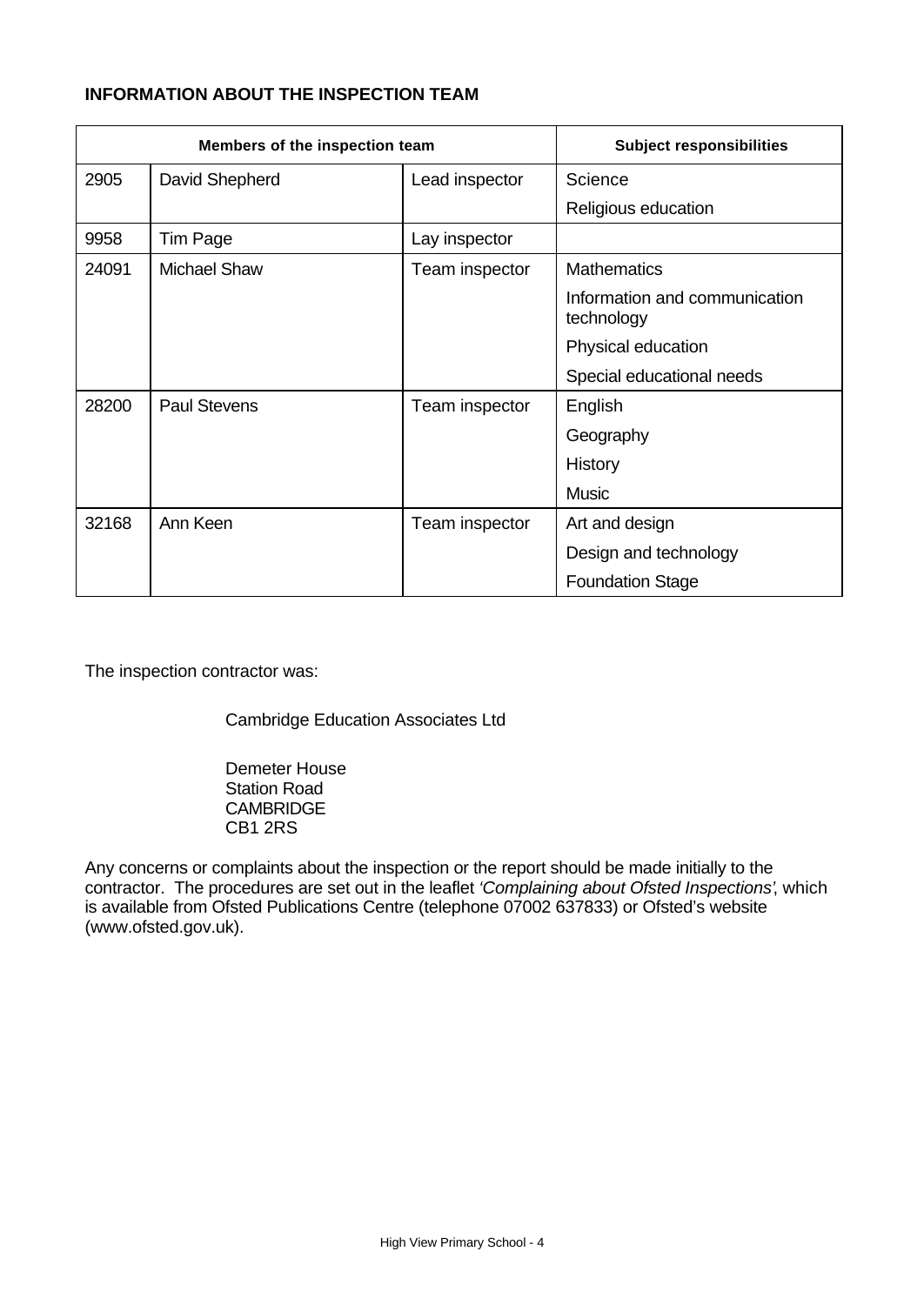# **REPORT CONTENTS**

|                                                                                                                                    | Page |
|------------------------------------------------------------------------------------------------------------------------------------|------|
| <b>PART A: SUMMARY OF THE REPORT</b>                                                                                               | 6    |
| <b>PART B: COMMENTARY ON THE MAIN INSPECTION FINDINGS</b>                                                                          |      |
| <b>STANDARDS ACHIEVED BY PUPILS</b>                                                                                                | 8    |
| Standards achieved in areas of learning, subjects and courses                                                                      |      |
| Pupils' attitudes, values and other personal qualities                                                                             |      |
| <b>QUALITY OF EDUCATION PROVIDED BY THE SCHOOL</b>                                                                                 | 11   |
| Teaching and learning<br>The curriculum<br>Care, guidance and support<br>Partnership with parents, other schools and the community |      |
| <b>LEADERSHIP AND MANAGEMENT</b>                                                                                                   | 15   |
| <b>PART C: THE QUALITY OF EDUCATION IN AREAS OF LEARNING AND</b><br><b>SUBJECTS</b>                                                | 17   |
| AREAS OF LEARNING IN THE FOUNDATION STAGE                                                                                          |      |
| <b>SUBJECTS IN KEY STAGES 1 AND 2</b>                                                                                              |      |
| <b>PART D: SUMMARY OF THE MAIN INSPECTION JUDGEMENTS</b>                                                                           | 27   |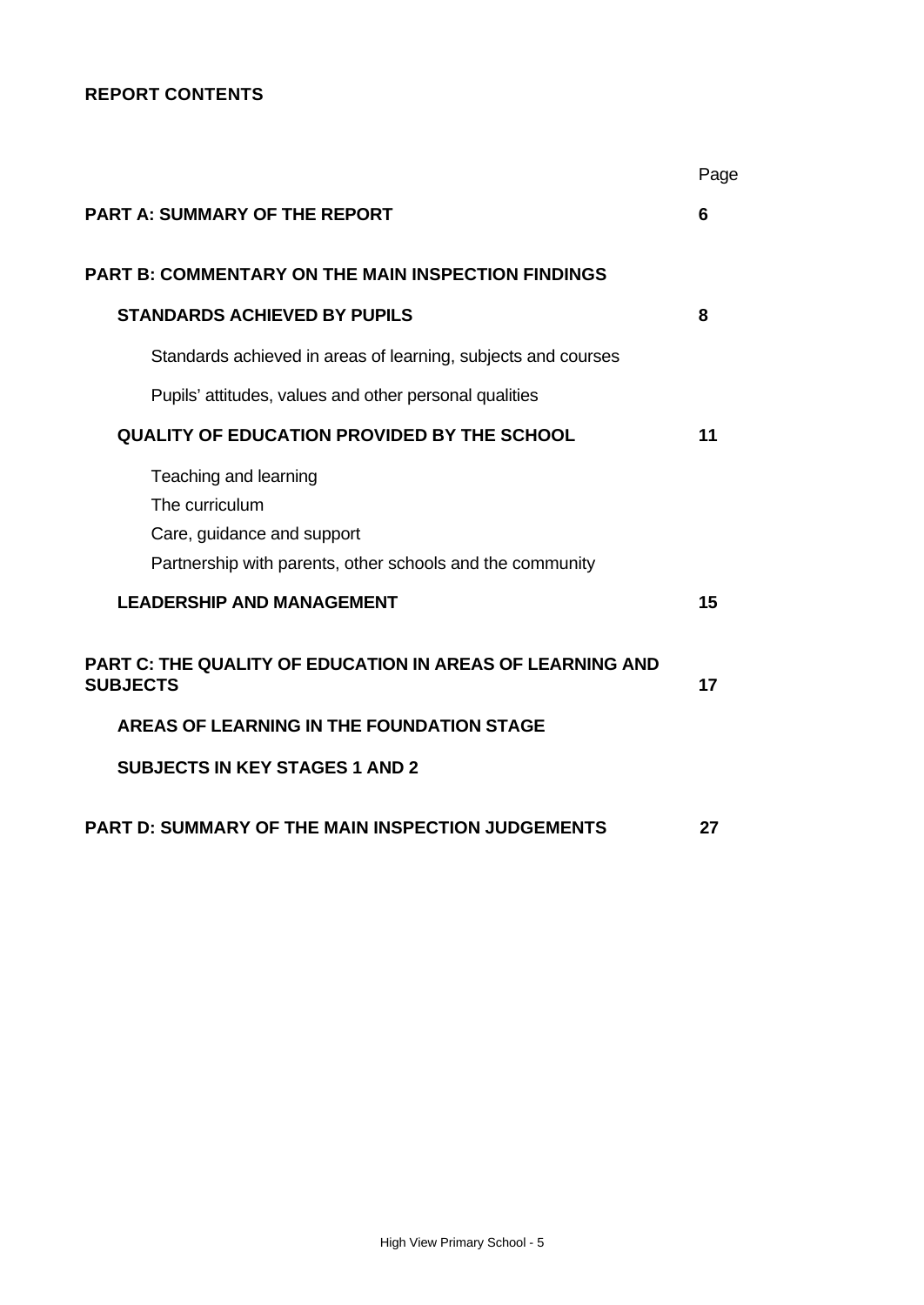# **PART A: SUMMARY OF THE REPORT**

# **OVERALL EVALUATION**

High View Primary provides a **sound education** for its pupils. Leadership and management are satisfactory. The school provides satisfactory value for money. Most pupils enter school with standards that are average, although this year, standards on entry in personal and social development are above average. When compared with other schools, standards in numeracy are above average. In other subjects they are average. Teaching and learning are satisfactory.

The school's main strengths and weaknesses are:

- most pupils in Years 3 to 6 achieve very well in mathematics and standards are well above average; however, they achieve well in English but standards fell last year and are now average
- most pupils in Years 1 and 2 achieve well in speaking and listening, writing and science and standards are above average
- standards in the Foundation Stage are above expected levels in literacy and in personal and social development
- pupils' attitudes to school and their behaviour are good
- overall, higher attaining pupils do not achieve high enough standards in many subjects
- in spite of the many improvements made since the last inspection, aspects of assessment are unsatisfactory overall
- the school's monitoring of subjects does not focus enough on specific measures to raise standards

Improvement since the last inspection is satisfactory overall. In relation to the standards they reached when in Year 2, most pupils achieve well in mathematics and English, even though standards in English fell last year when compared with other schools. The achievement of pupils with special educational needs [SEN] is satisfactory. More pupils are now achieving higher levels in National Curriculum tests, but the achievement of higher attaining pupils is unsatisfactory overall. This is because these pupils are not set hard enough work in a number of subjects.

Most of the main weaknesses identified at the last inspection have been corrected. Subject coordinators now carry out their roles diligently and the school has reduced the length of lessons. However, in spite of working hard and improving assessment, the school has not improved enough in certain aspects of this area.

# **STANDARDS ACHIEVED**

### **Year 6 results**

| <b>Results in National</b><br>Curriculum tests at the end |      | similar schools |      |      |
|-----------------------------------------------------------|------|-----------------|------|------|
| of Year 6, compared with:                                 | 2001 | 2002            | 2003 | 2003 |
| English                                                   |      | B               |      |      |
| <b>Mathematics</b>                                        |      |                 | А    | 宀    |
| Science                                                   |      |                 |      |      |

*Key: A - well above average; B – above average; C – average; D – below average; E – well below average. Similar schools are those whose pupils attained similarly at the end of Year 2.*

**Overall, the achievement of most pupils in relation to their capabilities and prior learning is good**. In Years 3 to 6 in mathematics it is very good and standards are well above average. In English, it is good and in science, satisfactory. Standards in both these subjects are average. In Years 1 and 2, achievement in writing and science is good and in reading and mathematics, satisfactory. Standards in literacy and science in these year groups are above average and in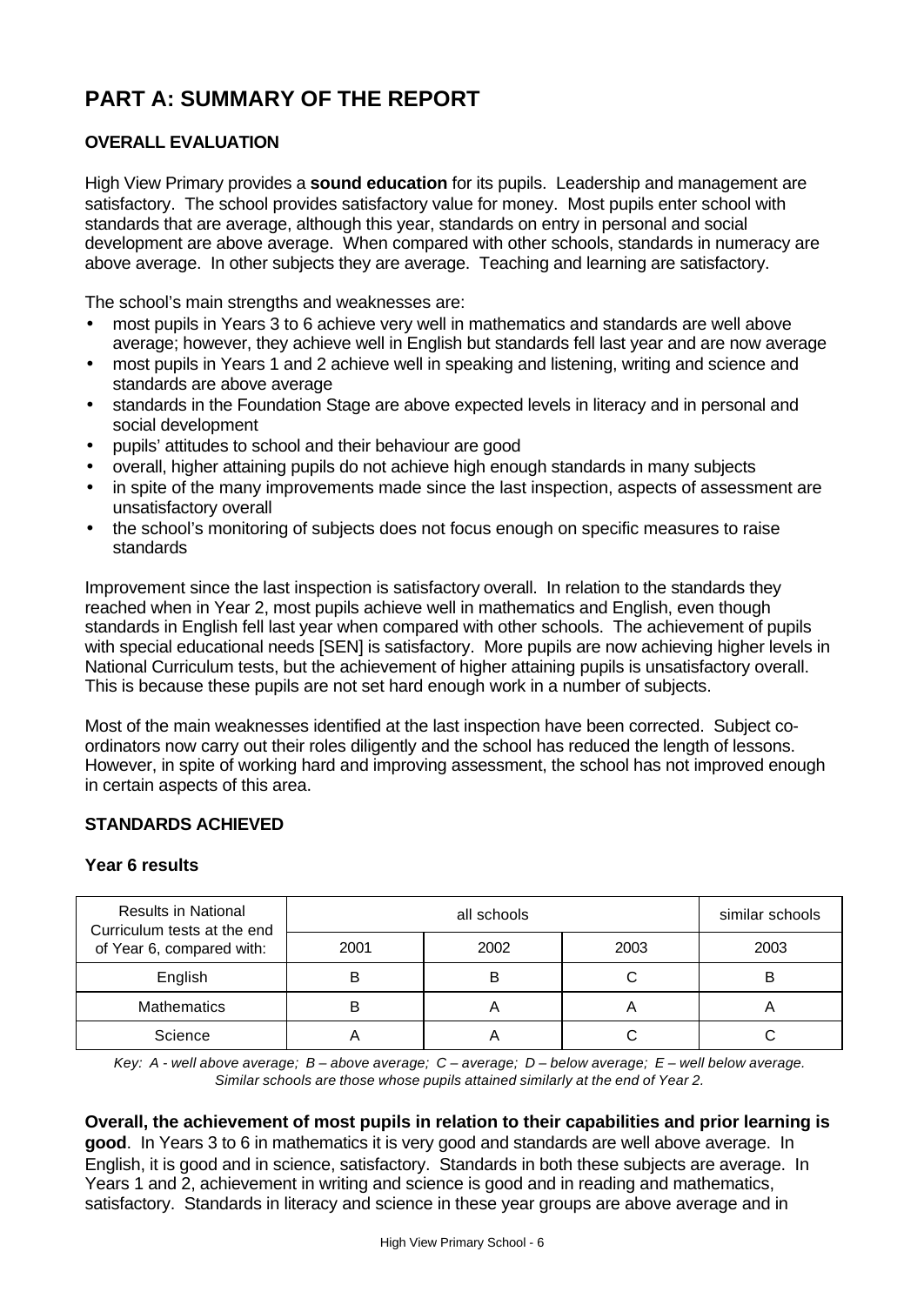mathematics, average. By the end of the Foundation Stage, most children reach the goals set for children of this age. Children's achievement in the Foundation Stage is satisfactory. By the end of Years 2 and 6, pupils' attainment is at expected levels in information and communication technology [ICT], religious education [RE], physical education [PE] and design and technology [DT].

## **Pupils' spiritual, moral, social and cultural development are good. Their attitudes, behaviour, attendance and punctuality are good**.

## **QUALITY OF EDUCATION**

**The quality of education provided by the school is satisfactory. Teaching and learning are satisfactory** with about one half of the lessons observed during the inspection being judged to be good or very good. Teaching and learning are consistently good in Year 6. The main strengths in the teaching are good management of behaviour and good encouragement given to pupils to help them think carefully about their work. Two main weaknesses in the teaching were noted. With the exceptions of literacy and numeracy, pupils' achievements are not assessed well enough and pupils do not know how well they doing. However, in literacy and numeracy, not enough use is made of data from the assessments to set short-term targets for improvement. In addition, teachers do not prepare hard enough work for higher attaining pupils.

The curriculum provided by the school is satisfactory and pupils receive satisfactory levels of care and guidance. The school has very good links with parents and good links with the community.

## **LEADERSHIP AND MANAGEMENT**

**The leadership and management provided by the school are satisfactory.** The headteacher provides sound leadership and has set a clear direction for the development of the school. He receives very good support from the deputy headteacher and good support from other staff. Subject co-ordinators carry out their responsibilities diligently and some have devised useful plans to correct weaknesses in their subjects. However, these do not focus enough on raising standards. Governors are very supportive of the school and governance is good.

### **PARENTS' AND PUPILS' VIEWS OF THE SCHOOL**

Parents hold very positive views about all aspects of the school. Pupils in Years 5 and 6 hold positive views about most issues to do with the school. However, a number of them do not think adults treat pupils fairly and they find their homework too easy. They also think that some pupils do not behave well. Inspectors did not find much evidence to support these views expressed by pupils.

#### **IMPROVEMENTS NEEDED**

The most important things the school should do to improve are:

- Ensure pupils achieve what they are capable of in English in Years 3 to 6
- Ensure higher attaining pupils achieve what they are capable of, especially in English, mathematics, science
- Assess pupils' performance in English, mathematics, science and ICT against standards in the National Curriculum and use this information to set short-term targets for improvement for pupils and inform pupils how well they are doing and what they need to do to improve
- Ensure that monitoring and evaluation of subjects focuses explicitly on quantifiable measures for raising standards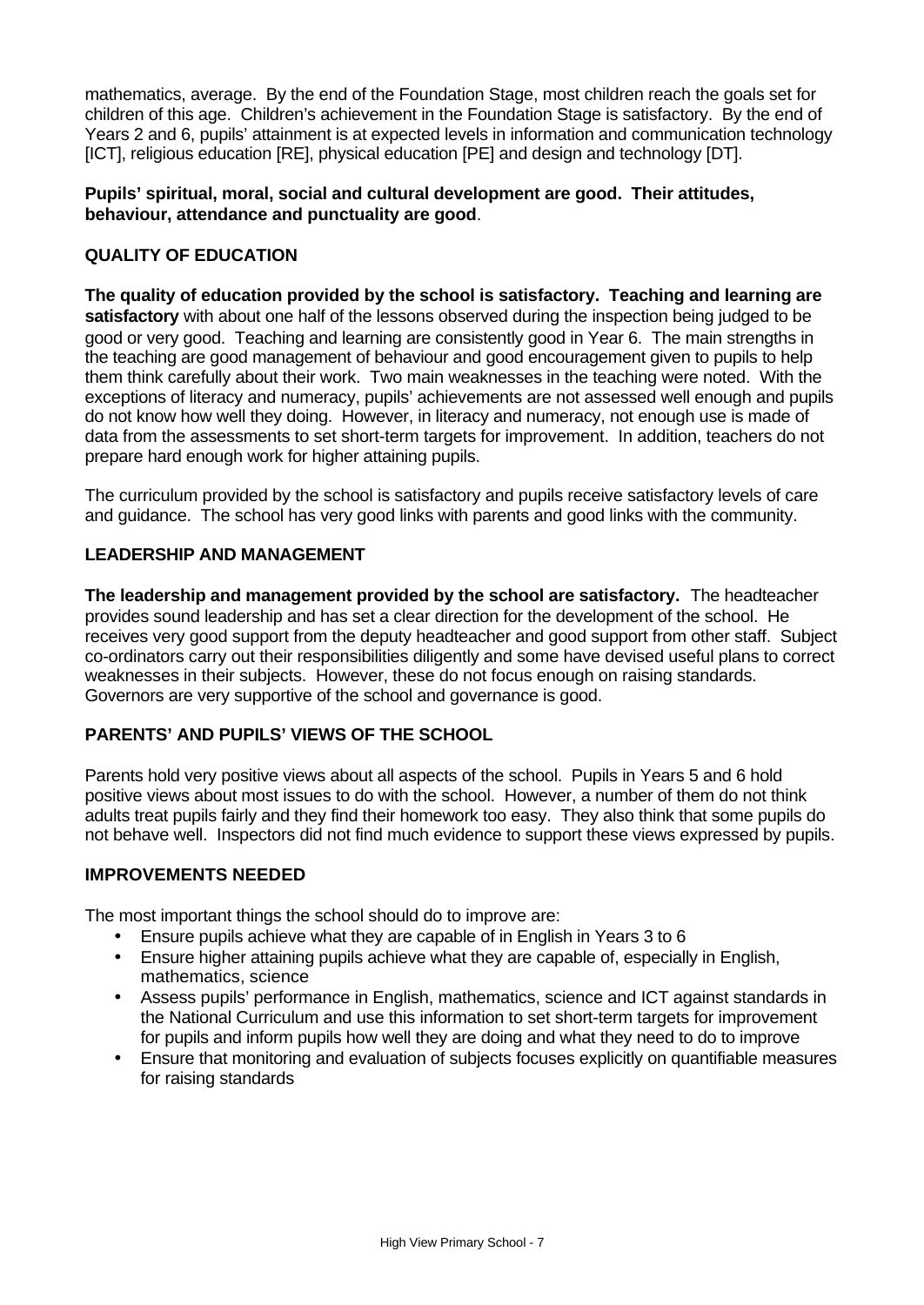# **PART B: COMMENTARY ON THE INSPECTION FINDINGS**

# **STANDARDS ACHIEVED BY PUPILS**

## **Standards achieved in areas of learning and subjects**

The achievement of most pupils is satisfactory throughout the school and they reach nationally expected standards in most subjects. Over the past three years in Years 2 and 6, girls have achieved higher levels than boys in English and science and similar levels in mathematics. Overall, higher attaining pupils could attain higher standards throughout the school. Standards in the National Curriculum tests over the past four years in Year 6 in English and science have fallen. They have improved in mathematics during this time.

#### **Main strengths and weaknesses**

- by the end of Year 6, standards in mathematics have improved and are well above average
- by the end of Year 2, standards in writing have improved and are above average
- by the end of reception, standards are above average in literacy and in their personal and social development
- higher attaining pupils are not achieving as much as they could in most subjects

### **Commentary**

1. In the 2003 National Curriculum tests for pupils in Year 2, standards in reading fell from those of the previous year, but those in writing improved. Standards in mathematics and science remained similar. When compared with all schools, standards in the 2003 tests in reading and mathematics were average and those in writing and science above average. Standards in literacy overall are above average. When compared with similar schools, standards in reading and mathematics were below average, and those in writing and science average. Standards in speaking and listening are good throughout the school. Since the last inspection, when compared with all schools, the trend of improvement in reading, writing and mathematics is above the national trend. The following table illustrates the results from the 2003 tests.

| Standards in: | School results | National results |
|---------------|----------------|------------------|
| Reading       | 16.3(17.3)     | 15.7 (15.8)      |
| Writing       | 15.3 (14.8)    | 14.6 (14.4)      |
| Mathematics   | 16.5(16.7)     | 16.3 (16.5)      |

*There were 60 pupils in the year group. Figures in brackets are for the previous year.*

2. In the 2003 National Curriculum tests for pupils in Year 6, standards in mathematics were well above average and those in English and science average when compared with all schools. Compared with similar schools, standards in mathematics were well above average, in English above average and in science average. Since the last inspection, the trend of improvement in mathematics is above the national trend, but that in English and science below. The following table illustrates the results from the 2003 tests.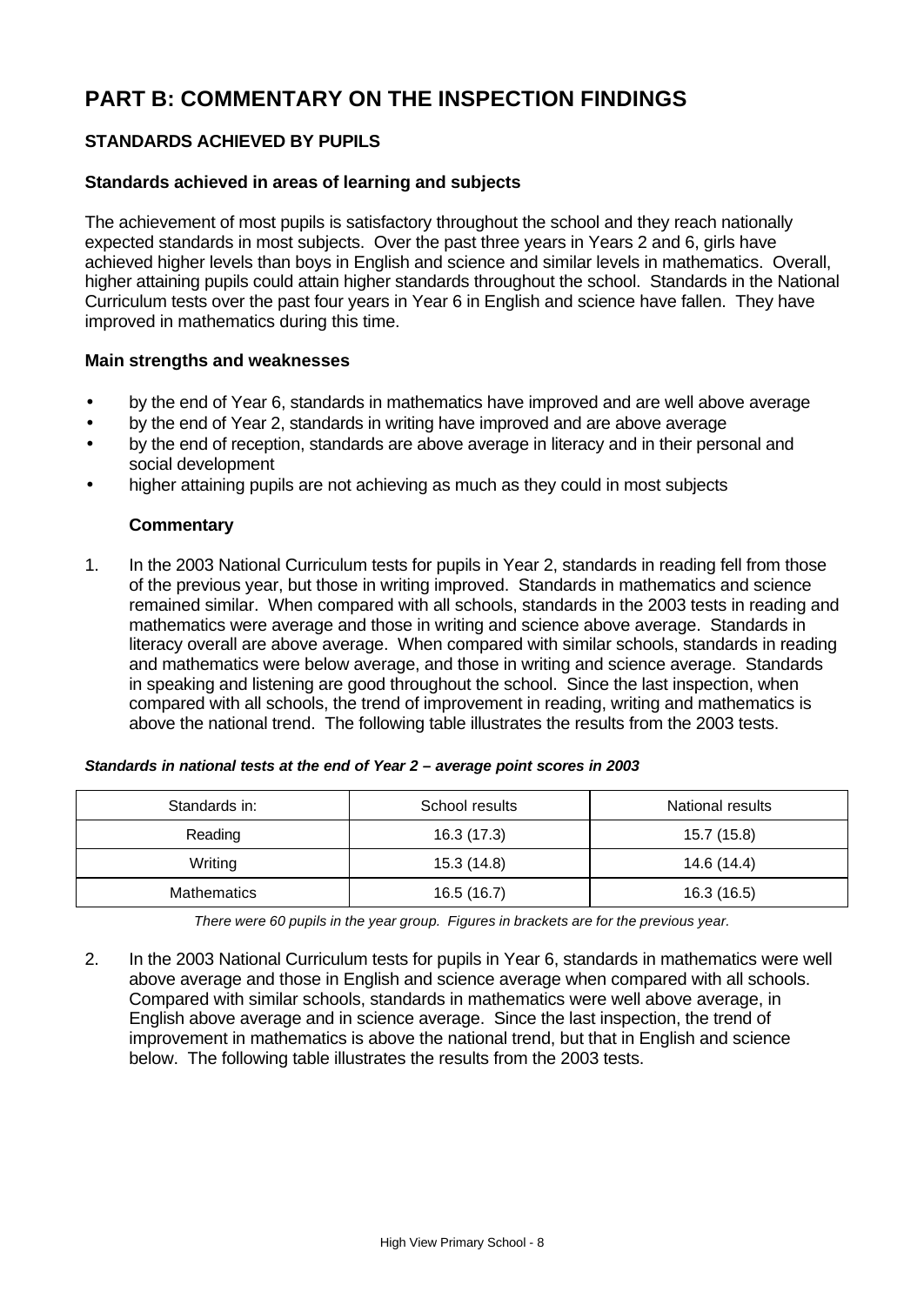#### *Standards in national tests at the end of Year 6 – average point scores in 2003*

| Standards in:      | School results | National results |  |
|--------------------|----------------|------------------|--|
| English            | 27.4 (27.9)    | 26.8 (27.0)      |  |
| <b>Mathematics</b> | 28.4 (28.7)    | 26.8 (26.7)      |  |
| Science            | 29.1 (28.4)    | 28.6 (28.3)      |  |

*There were 60 pupils in the year group. Figures in brackets are for the previous year.*

- 3. In 2003 in Year 6, the school exceeded the target it set for itself in mathematics and met that in English. A significant reason why results in mathematics are high is because the school teaches groups of pupils in Years 5 and 6 in ability groups and employs a part-time teacher to reduce the numbers in each group during these lessons. These measures are helping to raise standards. This is not done in English, where results are lower than those in mathematics. This is a significant reason why the performance of the same groups of pupils is rising in mathematics and declining in English.
- 4. This year, children's attainment on entry to school is above average in personal development, and average in all other areas of their learning. In previous years, attainment on entry has been average in all areas. Overall, the achievement of most children in the Foundation Stage is satisfactory and they reach standards that are at expected levels in all areas of learning by the end of the reception class. Taking a longer-term view through the school, the achievement in mathematics of the group of pupils in Year 6 last year was very good. This was the case when they were in Years 5 and 6 in particular. Their achievement in English was satisfactory. However, when compared with what they already knew when in Year 2, their achievement was good. In science, pupils' achievement in relation to all schools is good in Years 1 and 2 and satisfactory in Years 3 to 6. The teaching of mathematics, especially in Years 5 and 6, is better than that of English and this is a further reason why standards are rising in mathematics and declining in English. However, the teaching of writing in Years 1 and 2 is good, and better than that of reading and mathematics. This explains why pupils' achievement is good and standards are higher in this aspect of English in these year groups.
- 5. Inspection findings confirm the results of the national tests. By the end of Year 2, standards in writing and science and, by the end of Year 6, those in mathematics, are above expected levels and pupils achieve well in these subjects in these year groups. This is because of the good teaching in these subjects, especially in Years 2 and 6. Standards in reading and mathematics are at expected levels in Year 2 and pupils' achievement is satisfactory. By the end of Year 6, standards in English and science are at expected levels and pupils' achievement is satisfactory. This is because the quality of teaching is satisfactory and not as good as it is in writing and science in Year 2 or in mathematics in Year 6. Standards in speaking and listening are good throughout the school.
- 6. Throughout the school, standards in ICT, RE and PE are at expected levels. The achievement of most pupils in these subjects is satisfactory. Lack of evidence means that it is not possible to make judgements about other subjects. However, with the exception of English and mathematics, higher attaining pupils do not achieve as much as they are capable of in the subjects inspected. This is because they are often set the same work as other pupils and they regularly find it too easy. Pupils with SEN are set clear learning targets based on their specific needs and these are reached regularly and then reviewed and new targets set. The achievement of these pupils is satisfactory overall. It is good when these pupils are helped by teaching assistants. The achievement of most pupils with EAL is satisfactory overall. By the end of Years 2 and 6, girls achieve higher levels than boys in English, and similar levels in mathematics. By the end of Year 6, girls outperform boys in science. Overall, boys do not do as well as girls in writing and this lowers their performance in subjects, such as English and science, where pupils are regularly required to record their work by writing it down. The school is aware of this but does not do enough to help boys in their writing.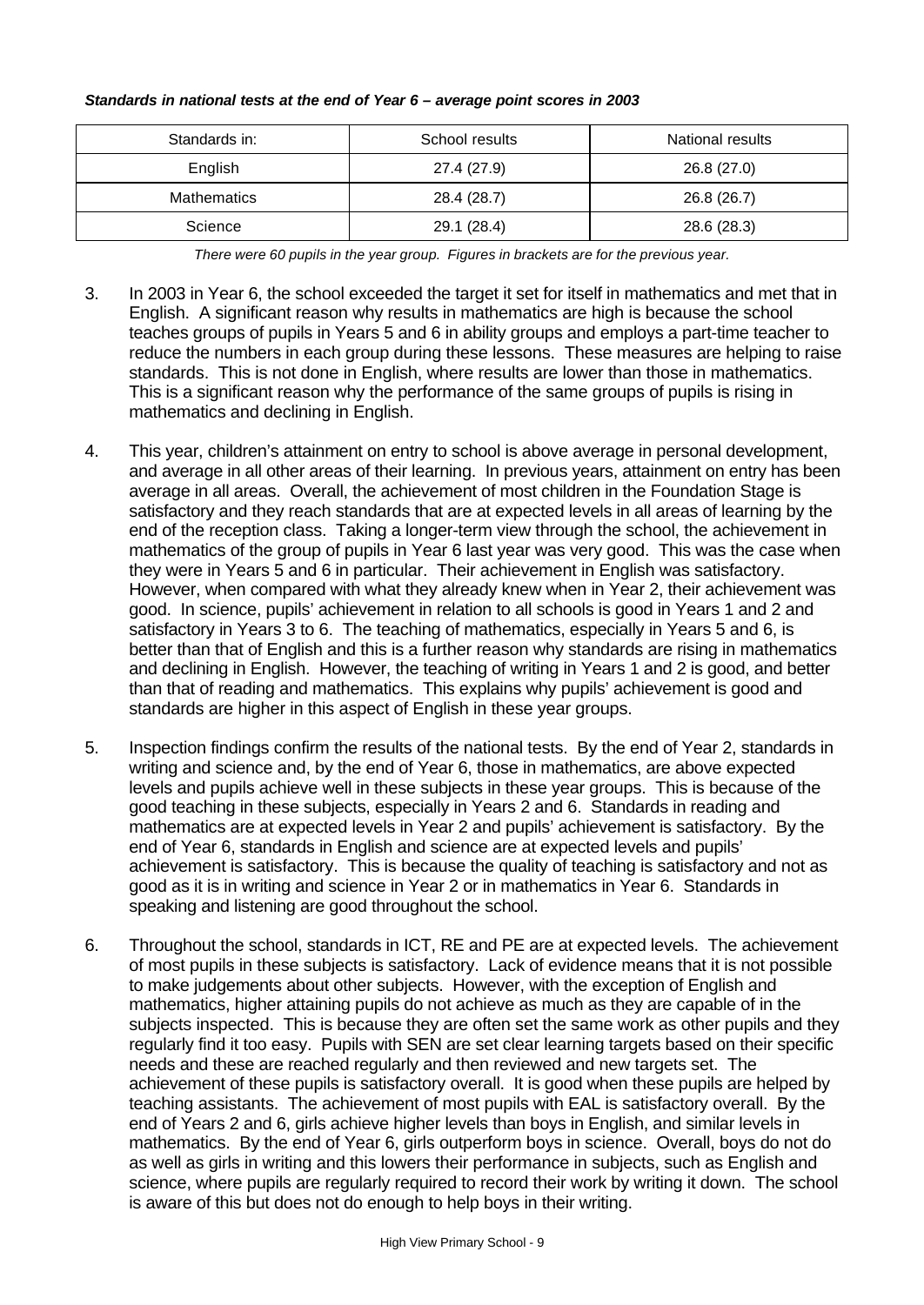7. Since the last inspection, standards in Years 3 to 6 when measured against similar schools have improved in mathematics and are well above average. Standards in English have remained above average, but those in science have declined. A significant reason for this is because the school is following national guidance in the teaching of English and mathematics, but this is not the case in science.

## **Pupils' attitudes, values and other personal qualities**

Pupils' personal development is good; they have positive attitudes to their work and behave well. Attendance and punctuality are good. Pupils' spiritual, moral, social and cultural development are good.

### **Main strengths and weaknesses**

- pupils' attendance is above average and most arrive at school punctually
- pupils have positive attitudes to their work and this helps them to learn
- pupils are well behaved and relationships are good
- pupils' spiritual, moral, social and cultural development are good and prepare them well for their place in society

### **Commentary**

- 8. Pupils have positive attitudes towards school. Their eagerness to learn is promoted well by a wide variety of extra-curricular activities offered to pupils of all ages. Over half of the pupils in Year 3 to 6 take part in out-of-school clubs, and many represent the school in sports such as cross-country running, netball and football. Behaviour is good and this allows lessons to proceed without interruptions and helps pupils' learn. Pupils work in an atmosphere free from oppressive behaviour and bullying.
- 9. Some pupils are enterprising and act on their own initiative to support good causes by taking responsibility for running charity stalls at the Christmas Fayre. They also contribute to the smooth running of the school by acting as monitors. Relationships are good.
- 10. The spiritual, moral, social and cultural development of pupils are good. This was similar to the findings at the last inspection. The school successfully promotes pupils' self-esteem, their awareness of others' feelings and beliefs. Rules are clear and pupils understand that they are needed for the smooth running of the school. Evidence from displays of work on the walls and from lessons in religious education show that pupils are provided with good cultural activities and opportunities. For example, pupils in Year 3 learn about Hindu beliefs and practices by listening to Hindus talking about themselves, and they learn about the techniques of painting of famous artists such as Turner and Klee.

#### **Attendance**

Attendance is good and has shown a slight improvement since the previous inspection. Attendance figures reflect pupils' liking for school, the school's promotion of good attendance, and good parental support in sending their children to school. Pupils arrive at school punctually.

#### *Attendance in the latest complete reporting year 95.2%*

| Authorised absence |     | Unauthorised absence |     |
|--------------------|-----|----------------------|-----|
| School data:       | 4.6 | School data:         |     |
| National data:     |     | National data:       | υ.4 |

*The table gives the percentage of half days (sessions) missed through absence for the latest complete reporting year.*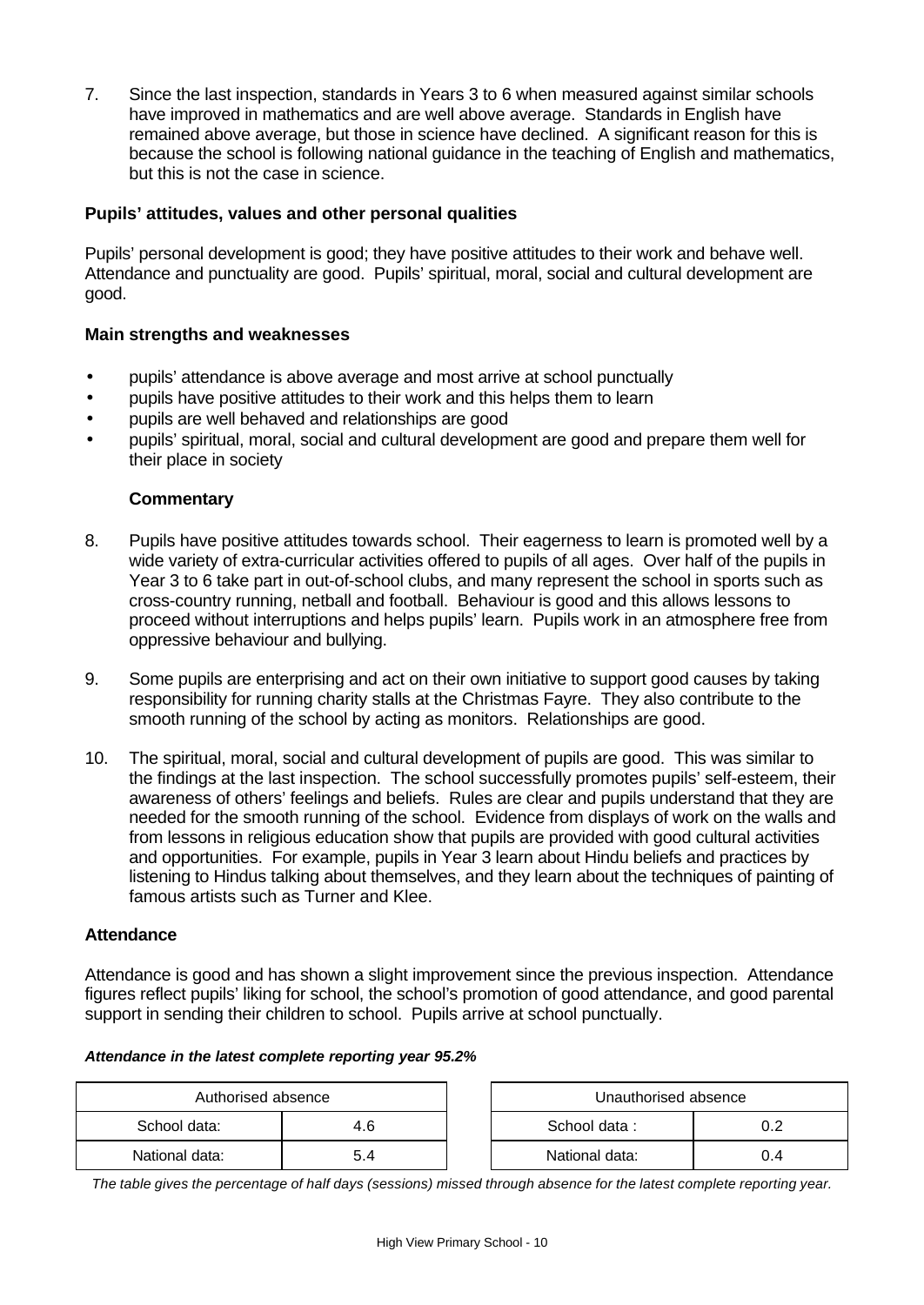## There were no exclusions at the school during the last year. **QUALITY OF EDUCATION PROVIDED BY THE SCHOOL**

The quality of education provided by the school is satisfactory. Teaching and learning are sound with good features. The curriculum provided by the school is satisfactory. The school provides pupils with satisfactory levels of care. Links with parents are very good and with the community and other schools are good.

### **Teaching and learning**

Teaching and learning are satisfactory overall. Nearly half of the lessons observed during the inspection were judged at least good. Teaching is consistently good in Year 6. The quality of assessment and the uses made of it are unsatisfactory.

### **Main strengths and weaknesses**

- teachers insist on high standards of behaviour, and pupils, in their turn, behave well
- teachers encourage pupils well in their work and this helps them to maintain their concentration
- pupils work well individually and in groups
- lesson planning in subjects other than literacy and numeracy does not consistently indicate high enough expectations for higher and lower attaining pupils
- in spite of much good work in assessment in literacy and numeracy, assessment and the uses made of assessment are unsatisfactory

### **Commentary**

11. Teaching and learning are satisfactory overall. However, nearly half of the lessons seen during the inspection were judged either good or very good. The weaknesses in the teaching prevented an overall judgement that teaching is good. The table illustrates the proportions of teaching at each level. Teaching is broadly similar to that recorded at the last inspection.

#### *Summary of teaching observed during the inspection in 58 lessons*

| Excellent | Very good | Good     | Satisfactory | Unsatisfactor | Poor     | Very poor |
|-----------|-----------|----------|--------------|---------------|----------|-----------|
| $0(0\%)$  | 11 (19%)  | 14 (24 % | 30(52%)      | 3(5%)         | $0(0\%)$ | $0(0\%)$  |

*The table gives the number of lessons observed in each of the seven categories used to make judgements about lessons; figures in brackets show percentages where 30 or more lessons are seen.*

- 12. Most teachers are successful in their insistence on high standards of behaviour during lessons and around school. Pupils respond positively to this and behave well. Most carry out their work quietly without fuss. This strength of the teaching contributes to the efficient use of teaching time because learning is not interrupted by teachers having to correct pupils' behaviour. Pupils work well individually and in small groups. However, this is not the case in all classes. Sometimes, teachers do not manage pupils' behaviour well enough. As a result, lessons are disturbed by constant immature behaviour and pupils do not learn as effectively as they should.
- 13. Overall, pupils are encouraged well in their work and are provided with clear teaching that helps them learn effectively. The level of encouragement gives pupils confidence to try out different ways of working; teachers prompt pupils to think harder about how to work things out by asking them questions when they are carrying out activities. Teaching assistants, especially in Years 1 and 2, help teachers in encouraging pupils, although there are times when they are not used as effectively as they should be.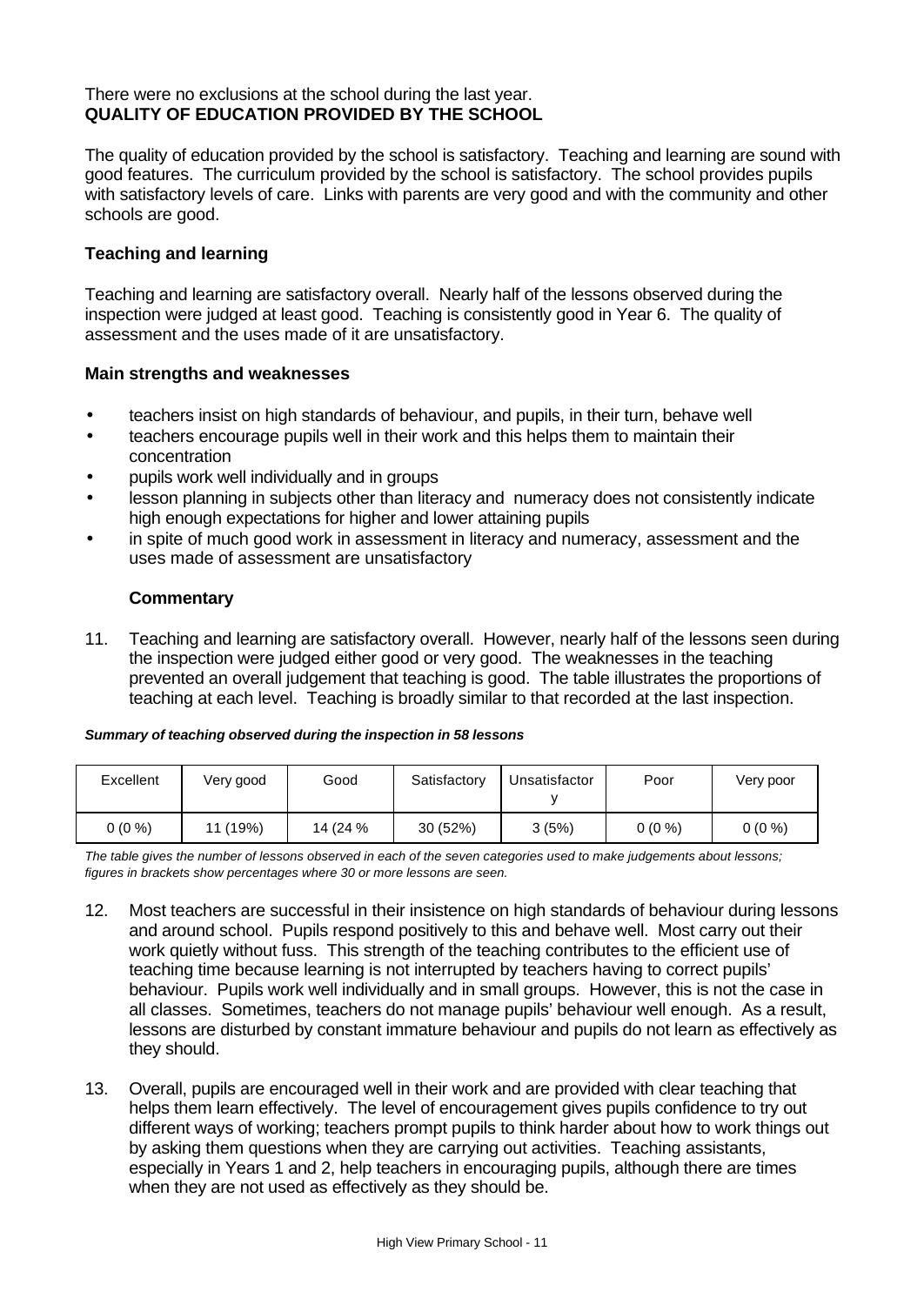- 14. A factor in the teaching of mathematics being better than that of English in Years 5 and 6 is that an extra teacher is deployed in this subject in these year groups to make teaching groups smaller. These groups are also organised by pupils' abilities. This does not happen in the teaching English where the teaching is not as good and standards are declining.
- 15. The teaching of pupils in Year 6 is consistently good across a range of subjects and these pupils achieve well as a result. The teaching in individual classes in other year groups is also consistently good, and pupils in these classes also achieve well. In particular, the teaching of writing in Years 1 and 2 is good, as is mathematics in Years 5 and 6. By being asked wellthought out questions, pupils in these classes are encouraged to think carefully and learn well. They are attentive to their teachers and listen carefully to the interesting lessons that have been prepared for them. They use their prior knowledge well to help them solve problems that are asked of them. Overall, the school follows national guidance well in the teaching of literacy and numeracy and this helps to raise standards in these subjects.
- 16. In spite of this positive picture, two main weaknesses in the teaching were evident which led to the overall judgement being satisfactory rather than good. Firstly, in subjects other than literacy and numeracy, some teachers do not plan work well enough at pupils' levels of ability. They do not take enough account of what pupils already know. In the case of higher attaining pupils, some tasks are too easy and these pupils finish their work early without being set further tasks at a more difficult level. They do not make the progress they should. This was also an issue at the last inspection. In addition, some lower attaining pupils, including those with special educational needs, do not receive the help they need, especially in Years 3 to 5, in order to achieve as much as they should. This is because teaching assistants are not allocated enough to them. Often, teachers' planning for lessons is too brief and does not identify how pupils at different levels of ability are to learn.
- 17. The second weakness is in assessment. The procedures used by the school to administer end-of-year tests and set annual targets for pupils in literacy and numeracy are good. However, the procedures adopted for ensuring pupils reach these targets are unsatisfactory. Shorter-term targets leading up to these annual targets are not set; teachers rely too heavily on the targets set in their lesson plans to help pupils reach these long-term targets. This means that teachers are unable to check accurately enough how well pupils are achieving in relation to their annual targets. In addition, the school has not worked out how to measure and record pupils' progress in most subjects other than literacy and numeracy. A further weakness is in the marking of pupils' work. The school has introduced useful procedures for marking pupils' work. However, across the school as a whole, teachers do not indicate regularly enough what is good about the work and what pupils need to do to improve. Aspects of assessment remain issues from the last inspection.

# **The curriculum**

The school provides a satisfactory curriculum for its pupils. The wide range of extra-curricular activities offers pupils good opportunities to practise skills learnt in class. The accommodation and resources are satisfactory. Teaching and support staff work very hard and provide a sound curriculum for pupils.

### **Main strengths and weaknesses**

- the school provides a wide range of extra-curricular activities
- the school teaches numeracy well, following national quidance
- national guidance for teaching most subjects is being followed well
- provision for pupils with special educational needs is satisfactory overall, but has strengths and weaknesses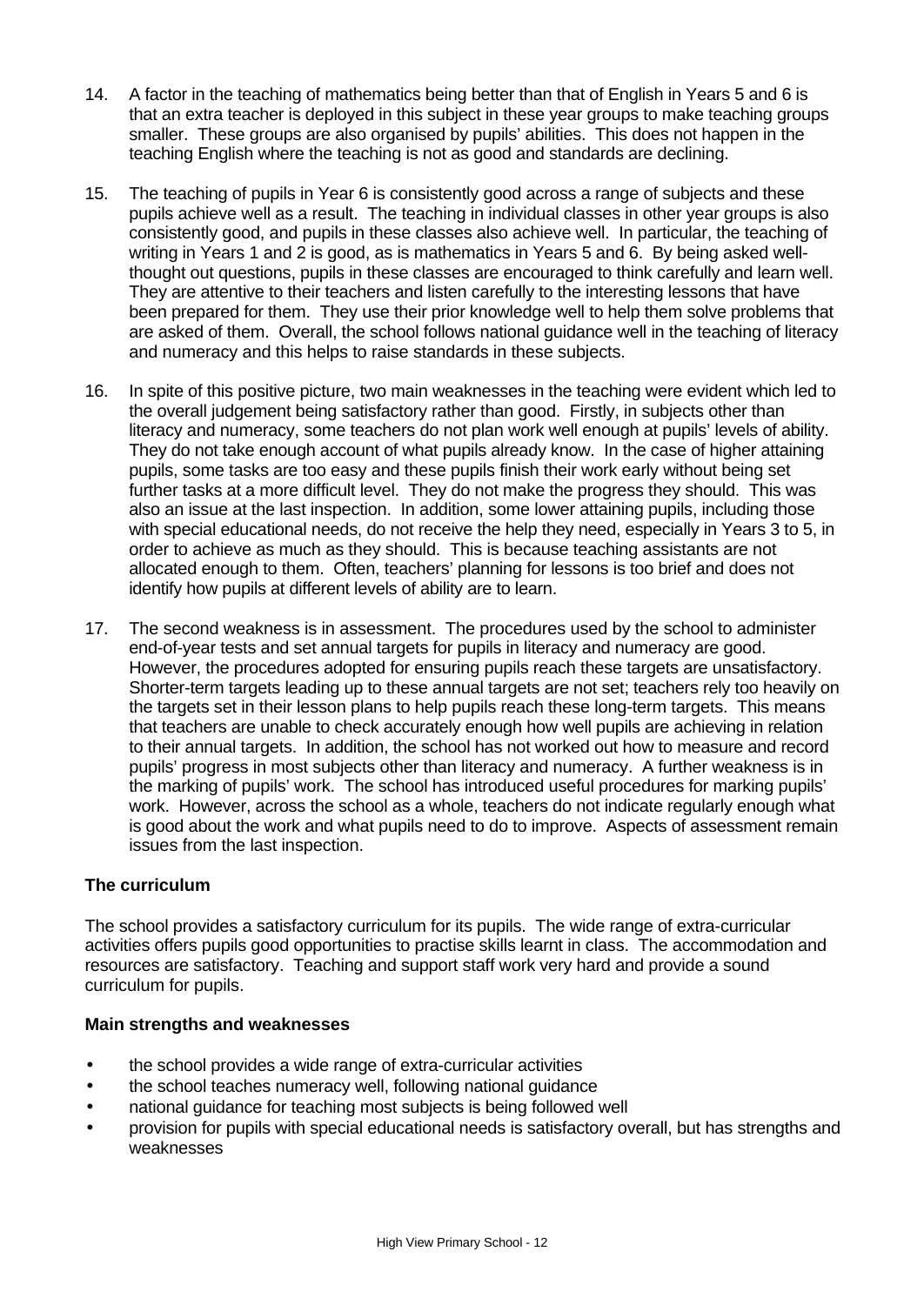## **Commentary**

- 18. The school provides a wide range of extra-curricular activities for its pupils. These include cross-country, swimming, athletics, netball and football as well as drama and choir. These help pupils to practise and consolidate what they have been taught in class. Pupils take part in a range of competitive events against other schools, for instance in swimming and athletics. The school arranges a good programme of visits to places of interest, a residential activity week for pupils in Year 6 and visits to school by artists and musicians. Each of these provides good opportunities for pupils to make links between their learning in school and life outside.
- 19. The curriculum meets statutory requirements. The National Numeracy Strategy has been introduced effectively and is one of the reasons why pupils in Years 3 to 6 achieve well and standards are high by the end of Year 6. The school teaches the National Literacy Strategy satisfactorily.
- 20. The school follows national guidance well for the teaching of most subjects. All subjects of the National Curriculum and religious education are taught satisfactorily. Sound provision is made for pupils' personal, social and health education, for sex and relationships education and drugs education. Pupils in reception are taught appropriately following national guidance for pupils of this age. This has helped teachers plan lessons in a logical order where different skills are taught to build upon ones that have been learnt previously. This helps pupils learn effectively as they build upon their previous learning year by year.
- 21. The school ensures that all pupils, regardless of gender or ethnicity, have equal access to the curriculum. However, provision for higher attaining pupils is not clearly identified in planning for most subjects and this prevents them from achieving the levels expected from them in these subjects.
- 22. The accommodation, staffing and resources used to teach the curriculum are satisfactory overall. However, some of the older classroom are too small for some practical activities.
- 23. Provision for pupils with SEN is satisfactory overall. Good quality individual programmes of work are planned for these pupils. Parents are included in this process well. They provide written comments for the school giving their views about the progress being made by their children. Teaching assistants ensure that pupils with SEN achieve what they are capable of in lessons. However, in lessons where they are not present to help, pupils with SEN do not always make the progress they should.

### **Care, guidance and support**

The school makes satisfactory provision for pupils' care, welfare, health and safety. Child protection procedures are good. The school provides pupils with sound support and guidance. Pupils' involvement in the school's work is satisfactory.

### **Main strengths and weaknesses**

- the school has developed good procedures for child protection
- relationships between adults and pupils are good and this helps to provide pupils with good personal support and guidance. However, pupils do not receive enough guidance about how well they are doing with their work and what they need to do to improve
- the school seeks, values and acts on pupils' views through 'soap box' assemblies and a suggestion box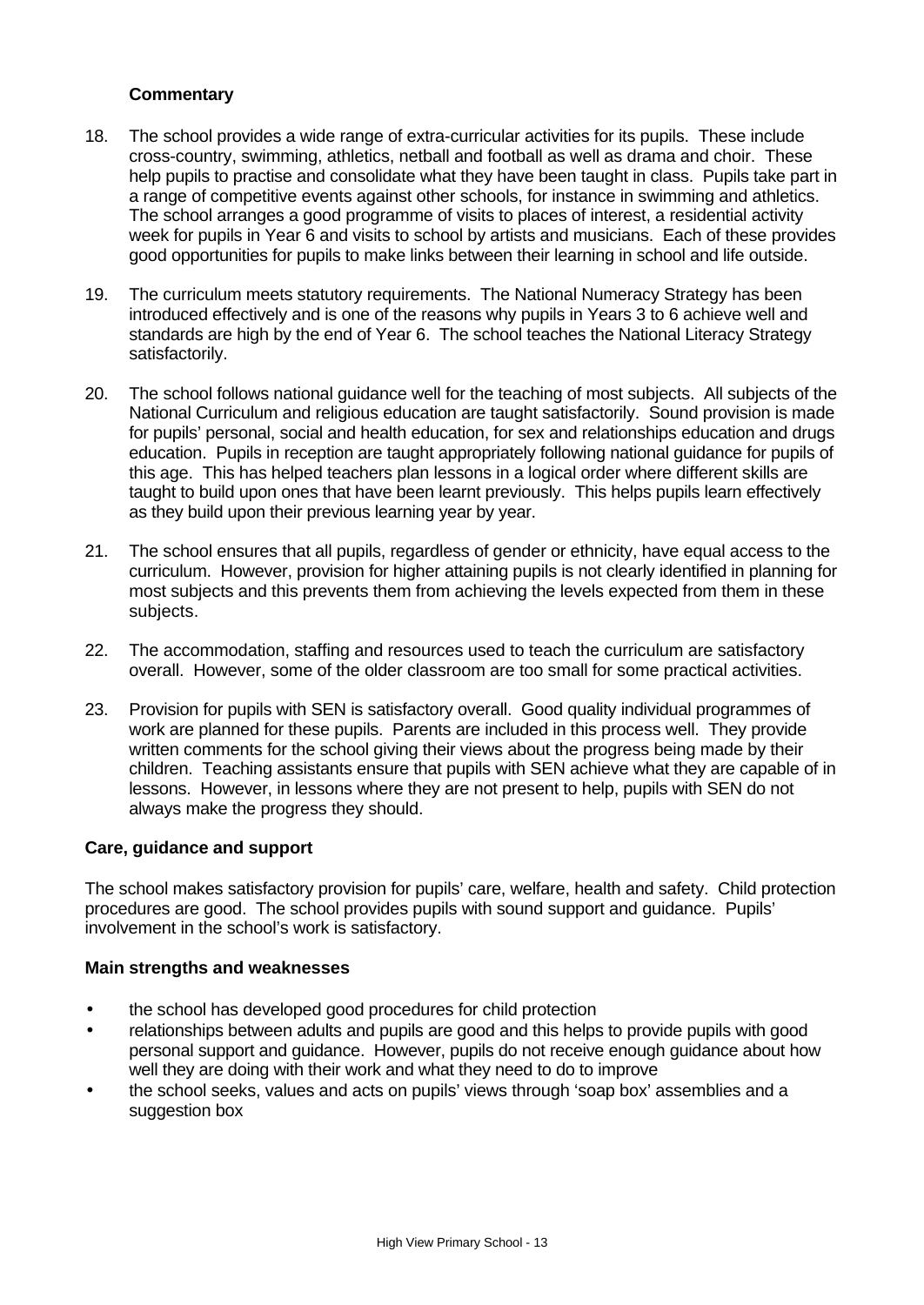## **Commentary**

- 24. Child protection procedures are effective and follow locally agreed procedures. Staff are aware of their responsibilities in this area. Regular risk assessments of potential dangers in the school building and its equipment are carried out well and this helps to maintain the high levels of safety in school. These represent a considerable improvement over the findings of the previous inspection.
- 25. The school provides good advice and guidance to pupils on a personal level. The good relationships that exist between staff and pupils enable this to be a strength in the school. Good advice and guidance is provided for pupils with SEN on both personal and academic levels and good programmes of work are set for them. Advice and guidance provided for pupils with English as an additional language are satisfactory. However, most pupils do not know how well they are doing in a range of subjects or what they need to do to improve because they do not receive enough advice and guidance about their work. Not enough progress has been made in this area since the last inspection.
- 26. The school has effective methods for canvassing pupils' opinions through questionnaires, a suggestion box, and 'soap box' assemblies. It provides more formal discussions with pupils during lessons on personal, health and social education.

### **Partnership with parents, other schools and the community**

The school's links with parents are very good. Links with the community are good. Links with other schools and colleges are good.

#### **Main strengths and weaknesses**

- links with parents are very good and they hold very positive views about the school
- pupils hold positive views about the school
- provision for pupils is increased because of the school's links with the community and other schools and colleges

- 27. Parents hold very positive views about the school as expressed in their responses to the preinspection questionnaire. Regular newsletters and other communications keep parents fully informed about what is happening in school. Staff deal with any problems brought to their attention by parents promptly and effectively. There are good examples of regular consultations with parents by the school. For example, a parents' questionnaire is included with the governors' annual report and this provides useful information for governors about parents' views on aspects of the school. Parents of pupils with SEN are involved well in the progress being made by their children. Parents have contributed well to the recent review of the behaviour policy. The school has arranged useful curriculum workshops for parents that have been well attended. The parents' association is very active and has arranged much appreciated social and fundraising events on behalf of the school. It has contributed well to major playground improvements over the past two years.
- 28. A few parents thought that the school does not provide them with enough information about their children's progress. Inspectors did not agree with this criticism of the school; information provided by the school for parents about their children's education is good. The school provides good information about the school for parents. Annual reports for parents about the progress their children are making provide useful statements about how their children can improve and their attainment is helpfully compared to nationally expected levels in English and mathematics.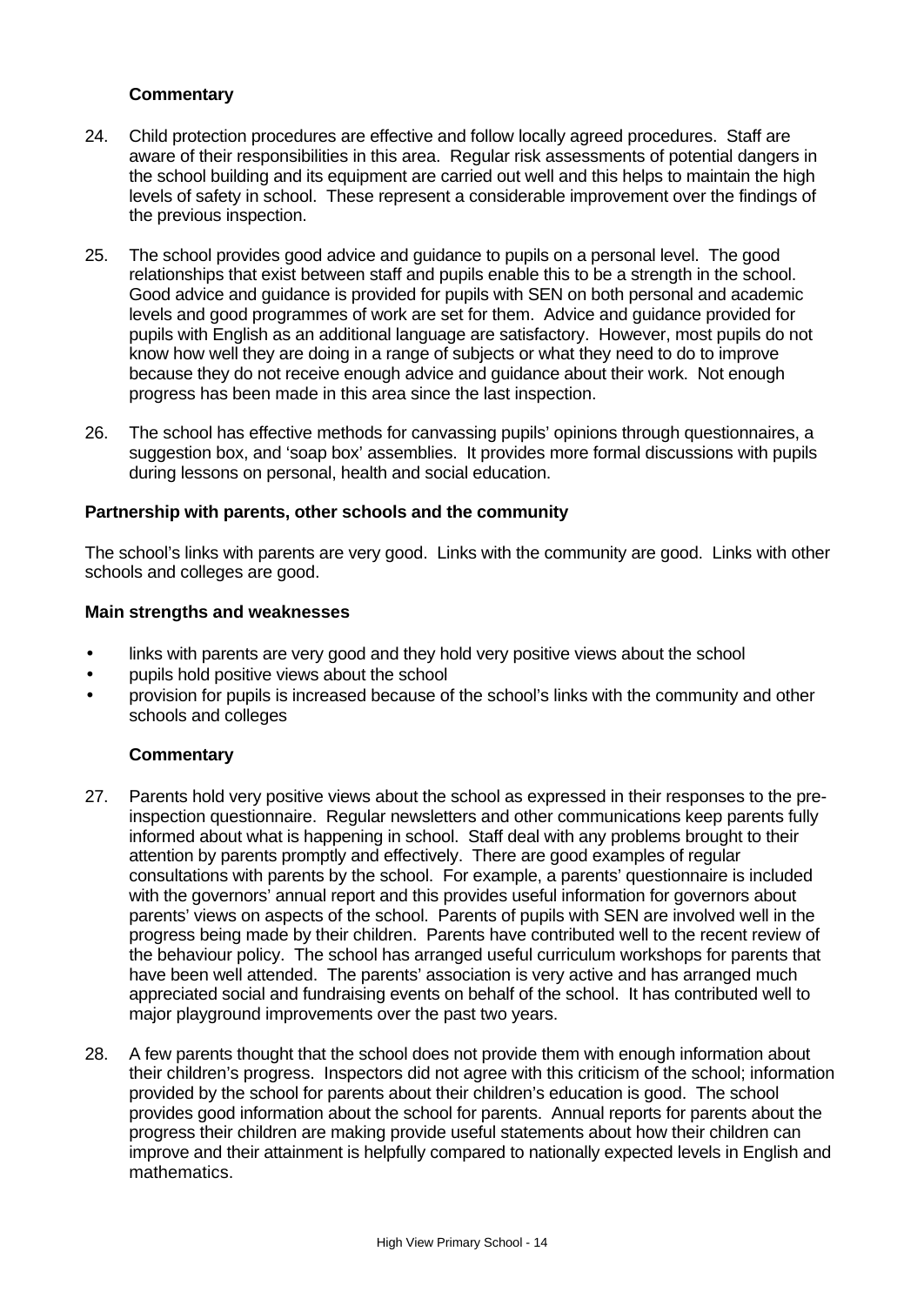- 29. Pupils' views about the school are also positive; pupils in Years 5 and 6 complete a questionnaire on aspects of the school that has been devised by the school. An analysis of their responses to this indicates that pupils consider that the school is improving.
- 30. Links with the community are good. Pupils support local charities; they distribute gifts to elderly residents at harvest time and entertain them at Christmas time. This helps pupils to appreciate the contribution they make to the community and improves their personal development. Pupils benefit from a wide range of visitors to school, including sports coaches from Crystal Palace Football Club and Surrey Cricket Club. The school premises are used regularly by Brownies, Guides and Rainbows, Scallywags, and for local councillors' surgeries. Good links have been established with local schools and colleges. For example, Year 6 pupils sometimes use the science laboratories at Wallington Girls' High School for their lessons. There are good links with other local secondary schools that ensure the smooth transfer of pupils to the next stage of their education.

# **LEADERSHIP AND MANAGEMENT**

The governance of the school is good. The leadership and management of the headteacher and key staff are satisfactory.

#### **Main strengths and weaknesses**

- the governing body provides good support for the school and asks searching questions of the headteacher and staff in order to help improve provision for pupils. However, they have not taken enough action in checking the decline in standards of English during the past four years
- the headteacher and staff have established good systems that identify how provision for pupils can be improved. However, these do not focus enough on raising standards of attainment and pupils' achievement
- the school has corrected most of the issues identified at the last inspection. However, in spite of considerable effort, there are aspects of assessment that still need to be improved
- the school's financial management is good

- 31. Governors are very involved in school life. They fulfil their statutory duties, including provision for race equality, well. They make good contributions to long-term planning through the school development plan. They ask probing questions of the school on a range of issues. However, their questioning about standards has not led to an improvement in English. Governors provide funds to release subject co-ordinators in turn so that they can review provision and standards in each subject. They take action on what they learn from these subject reviews. This was exemplified by the extra resources put into mathematics as a result of reviews of these subjects. However, most actions taken as a result of these reviews focus on provision and not enough on how to improve pupils' achievements in subjects. For example, assessment was an important issue identified at the previous inspection. Improvements have been made for English and mathematics in particular, and to some extent for science. For example, pupils are assessed against National Curriculum levels in these subjects. However, in spite of subject reviews, the school has not devised a system for knowing how well pupils are achieving in the other subjects and so the benchmarks for raising standards in these subjects have not been identified. Consequently, the school does not know by how much standards ought to be raised in a number of subjects.
- 32. The school regularly monitors its teaching and identifies how it might be improved. Discussions with teachers take place after their teaching has been monitored. These are very supportive of the work teachers are doing and the efforts they are putting into their work. Further monitoring of teaching follows up the weaknesses identified from previous monitoring. However, in spite of this, some teaching remains unsatisfactory. The school's monitoring of teaching has not been effective enough in correcting all the unsatisfactory teaching.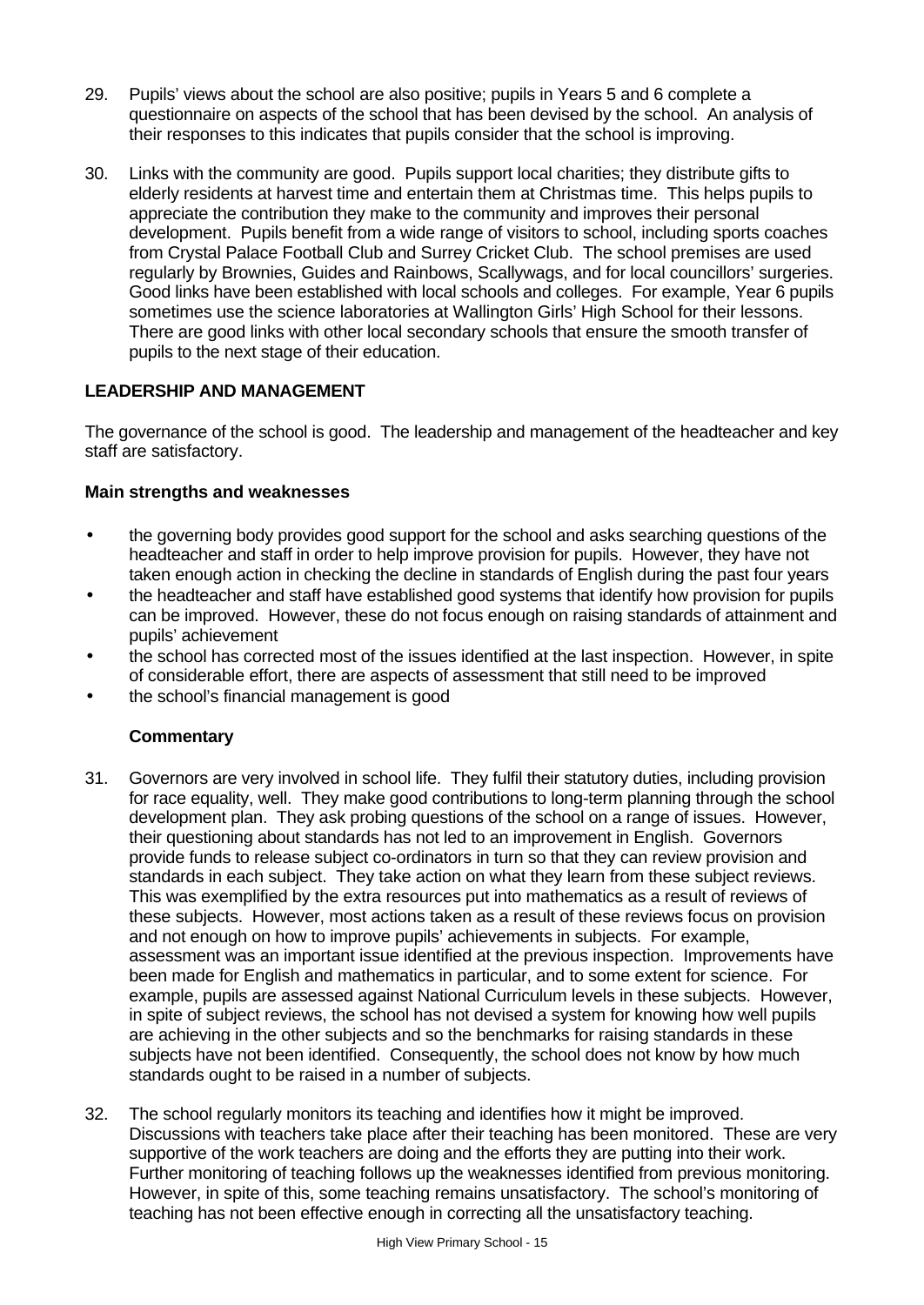- 33. The headteacher and staff have clear roles and fully understand their respective responsibilities. This represents improvement since the last inspection. The headteacher, deputy and in-service training co-ordinator make good arrangements for helping to improve the expertise of all teaching and non-teaching staff. The leadership and management of pupils with SEN are good.
- 34. The school has good systems for financial management. This enables the headteacher and staff to concentrate on their teaching without concerns about the budget not being managed properly. The budget is sensibly allocated to the school's priorities. However, the benefits of allocating funding for subject reviews have not been evaluated rigorously enough nor has the effects of not providing enough teaching assistants in Years 3 to 6 to help pupils with SEN. The governors work very well with the headteacher and office staff to ensure the school's funds are used well. The principles of best value are applied well. Overall, the school provides satisfactory value for money.

## **Financial information**

#### *Financial information for the year April 2002 to March 2003*

| Income and expenditure $(E)$ |           | Balances (£)                        |        |
|------------------------------|-----------|-------------------------------------|--------|
| Total income                 | 1.074.977 | Balance from previous year          | 40,741 |
| Total expenditure            | 1,051,137 | Balance carried forward to the next | 23,840 |
| Expenditure per pupil        | 2.484     |                                     |        |

35. The school has a good capacity to improve standards and provision for pupils. The headteacher and staff are fully committed to these issues and are taking some useful steps to ensure these happen. Staff work well as team under the clear direction provided by the headteacher and deputy headteacher. The governors, too, are committed to school improvement and provide good support for the school. There are examples of good teaching in the school and these can be used to help raise the teaching to the quality of the best. No barriers to raising standards or improving the school's provision for its pupils were identified at the inspection.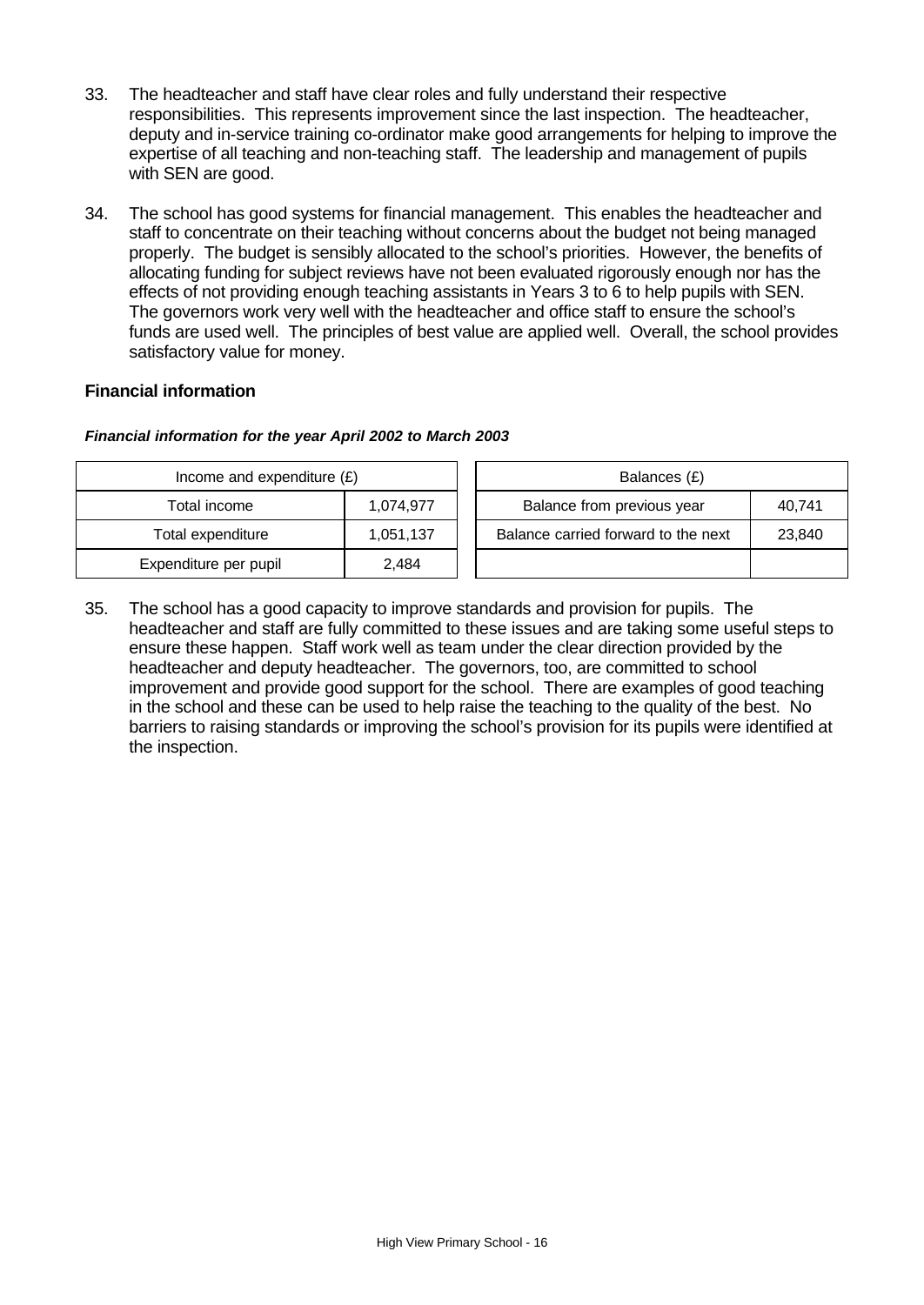# **PART C: THE QUALITY OF EDUCATION IN AREAS OF LEARNING AND SUBJECTS**

# **AREAS OF LEARNING IN THE FOUNDATION STAGE**

Overall, provision is **satisfactory** and helps children achieve at **satisfactory levels.** Leadership and management in the Foundation Stage are satisfactory. Improvement since the last inspection has been **satisfactory**.

The children's level of attainment when they start the nursery is about the same as children of similar ages, although this year it is **above average** in personal, social and emotional development and communication, language and literacy. By the time children leave the Foundation Stage, they have achieved satisfactorily in all areas of learning.

## **PERSONAL, SOCIAL AND EMOTIONAL DEVELOPMENT**

Provision in personal, social and emotional development is **satisfactory.**

#### **Main strengths and weaknesses**

- children are well behaved
- relationships between staff and children are good
- children are developing confidence well

#### **Commentary**

- 36. Overall, the quality of teaching and learning in this area is sound. Children have a good understanding of classroom routines and they feel confident and secure in school. They are well behaved because staff expect this of them. Staff get on well with children and with each other. Overall, attainment is above average for their age. They are making sound progress and most children are likely to exceed the nationally expected goals for children of this age. Nursery children are developing good levels of confidence and are happy to speak in front of others, explaining about the models they are making, for example.
- 37. Staff provide good role models for children by treating them with respect. This helps to make children confident and happy. Children in the nursery are beginning to show high levels of independence; they are learning to put their coats on when going outside, for example. Provision in this area is similar to that noted at the last inspection.

## **COMMUNICATION, LANGUAGE AND LITERACY**

Provision in communication, language and literacy is **satisfactory.**

#### **Main strengths and weaknesses**

- children are learning the sounds letters make well
- children are interested in books and are learning to read well
- children are learning to form letters correctly
- children's communication is being developed well

#### **Commentary**

38. Children are encouraged to take books home to share with their parents from the time they enter the nursery. They enjoy listening to stories and looking at books. They know that print carries meaning. Teachers encourage children to read and as a result, most are achieving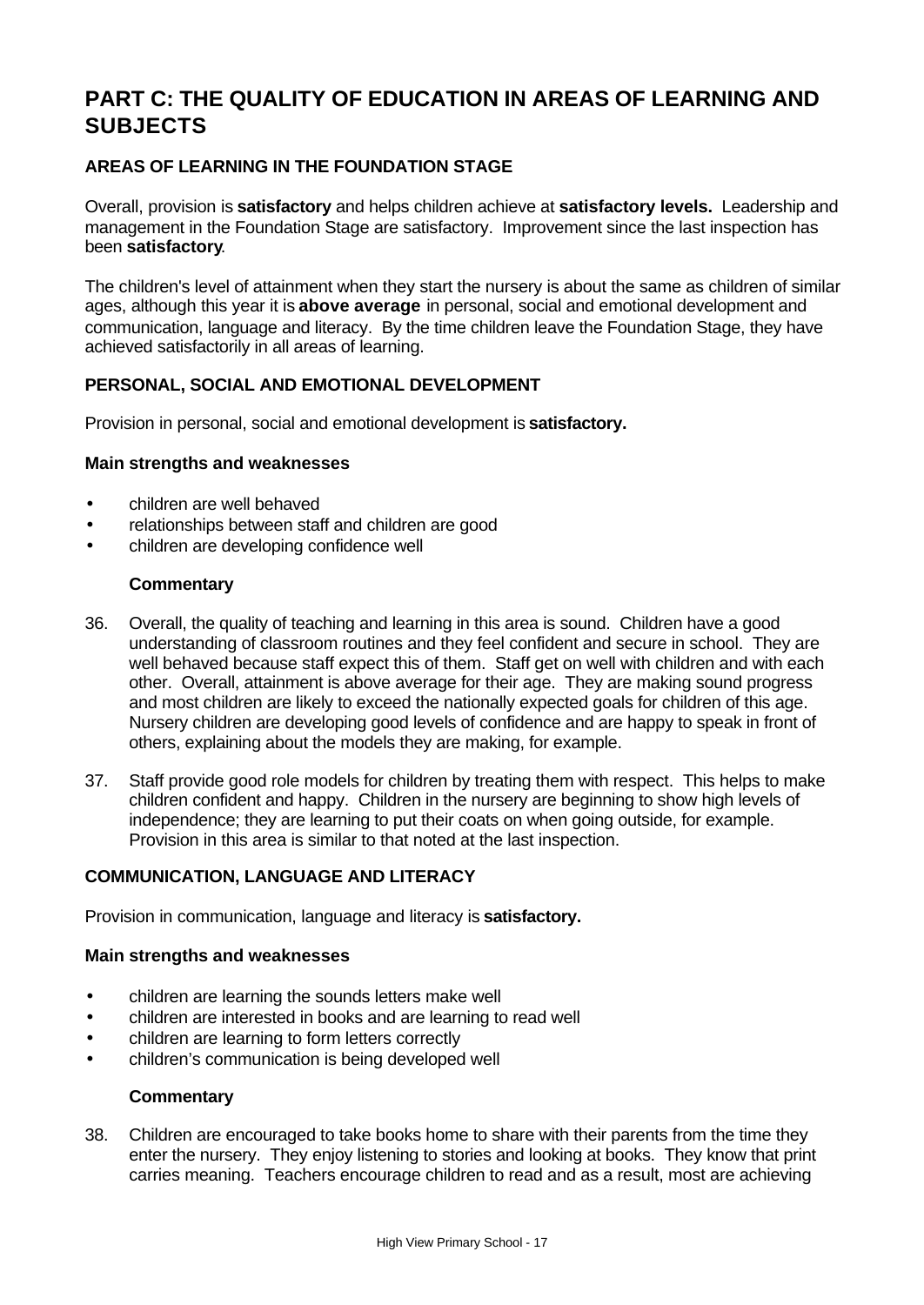well with their reading skills. They learn to write well under adult supervision or write simple words independently. They are beginning to form letters correctly.

39. On entering the nursery, children's language skills are generally what is expected for their age. Staff think of activities that encourage children to communicate and use language when they are thinking. In the reception classes, time is used well to extend children's ideas. Foundation Stage children are generally confident in talking and readily chat to visitors. Overall, the quality of teaching and learning in this area is satisfactory. Most children are achieving satisfactorily and are likely to reach the early learning goals in this area of learning by the time they enter Year 1. This is similar to the last inspection.

## **MATHEMATICAL DEVELOPMENT**

Provision in mathematical development is **satisfactory.**

#### **Main strengths and weaknesses**

- children are learning songs to help them with numbers
- higher attaining children are not always set hard enough work

#### **Commentary**

- 40. The quality of teaching and learning is satisfactory. Children are helped well by adults when counting and using numbers. In one reception class, for example, children were helped to count those present. In this way, they could see that counting is important for some aspects of everyday life.
- 41. By the end of reception, most children achieve satisfactorily and reach the standards set nationally for children of this age. Some write and understand numbers accurately. They learn number songs that help them understand numbers within an enjoyable context. Most children are learning mathematical vocabulary well. Suitable methods of teaching mathematics are provided and children's interest is stimulated by involving them in practical activities, such as shopping at the post office. However, at times, higher attaining children are set work that is often too easy for them.

### **KNOWLEDGE AND UNDERSTANDING OF THE WORLD**

Provision in knowledge and understanding of the world is **satisfactory.**

#### **Main strengths and weaknesses**

• Children are provided with a good range of activities.

#### **Commentary**

42. The quality of teaching in reception and nursery is satisfactory. Adults often question children well to encourage them to think about what is happening around them. For example, they discuss the weather on a daily basis. Through a range of materials, children learn to explore and investigate the properties and materials around them successfully. As a result, their achievement in this area is sound. Children have a good range of construction toys which are used effectively to help them learn. Nursery children use a wide range of materials to join, shape and assemble models. The computer is regularly available in the Foundation Stage and some children are competent in manipulating the mouse. Most children are likely to reach the levels expected in this area of learning by the time they leave reception.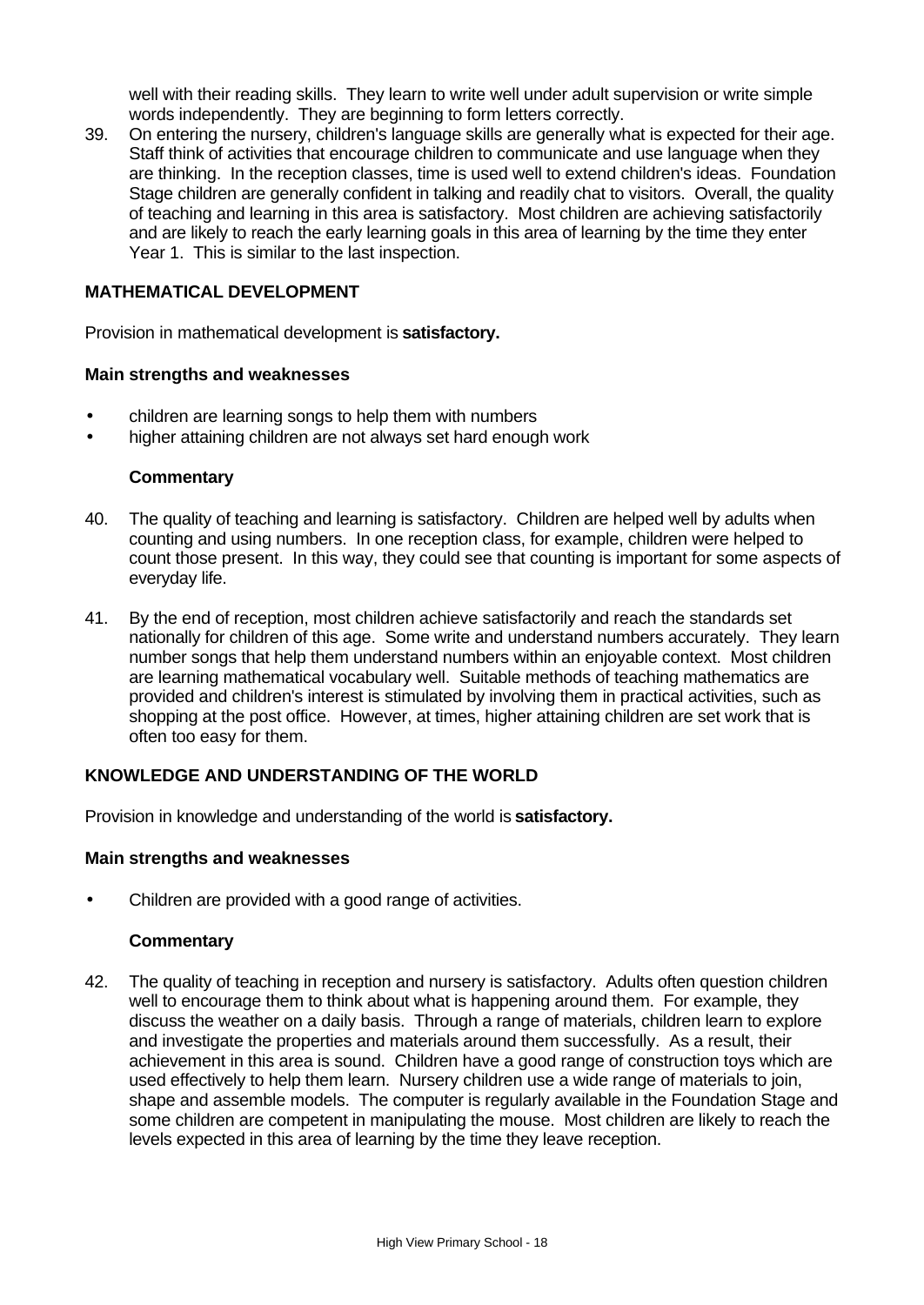## **PHYSICAL DEVELOPMENT**

Provision in physical development is **satisfactory.**

#### **Main strengths and weaknesses**

- the outside accommodation is used well
- children use small equipment effectively

## **Commentary**

- 43. By the end of reception, children's achievement in physical development is satisfactory and they reach the standards set for children of this age. Most develop skills through a wide range of activities. They play ring games, like 'Here We Go Round The Mulberry Bush', showing an awareness of space and others around them. Nursery children enjoy using the outside apparatus to climb through. They are confident on the equipment. They have opportunities to use a variety of equipment regularly, such as balls and tricycles, and this enables them to develop their physical co-ordination well. Outside play equipment is used well to promote children's physical development.
- 44. Children learn to manipulate small equipment effectively. They enjoy a variety of activities that give them good opportunities to practise these skills, like using pencils, paint brushes and making hedgehogs from straws. Consequently, they are increasing control of their movements. Overall, the quality of teaching in this area is sound.

## **CREATIVE DEVELOPMENT**

Provision in creative development is **satisfactory.**

### **Main strengths and weaknesses**

- children experience a range of activities to experiment with colour
- role-play is used well to extend children's imaginations

### **Commentary**

45. Overall, the teaching and learning in this area are satisfactory. Children's development is promoted well through a wide range of activities. Children in the nursery enjoy painting and creating their own pictures. Throughout the Foundation Stage, children have many opportunities to try out different materials, textures and colours. Fireworks' night provided a good opportunity for children to express their ideas through colour and by using different materials. Children enjoy a wide range of activities allowing them to develop their imagination through role-play and toys. The standards attained and achievement are satisfactory.

### **SUBJECTS IN KEY STAGES 1 and 2**

### **ENGLISH**

Provision in English is **satisfactory.**

### **Main strengths and weaknesses**

- overall, inspection evidence indicates that standards in Year 6 have declined since 2000 and are now average. Nonetheless, in spite of this, pupils' achievement in Year 6 in 2003 was above average
- throughout the school, pupils' achievement in speaking and listening is good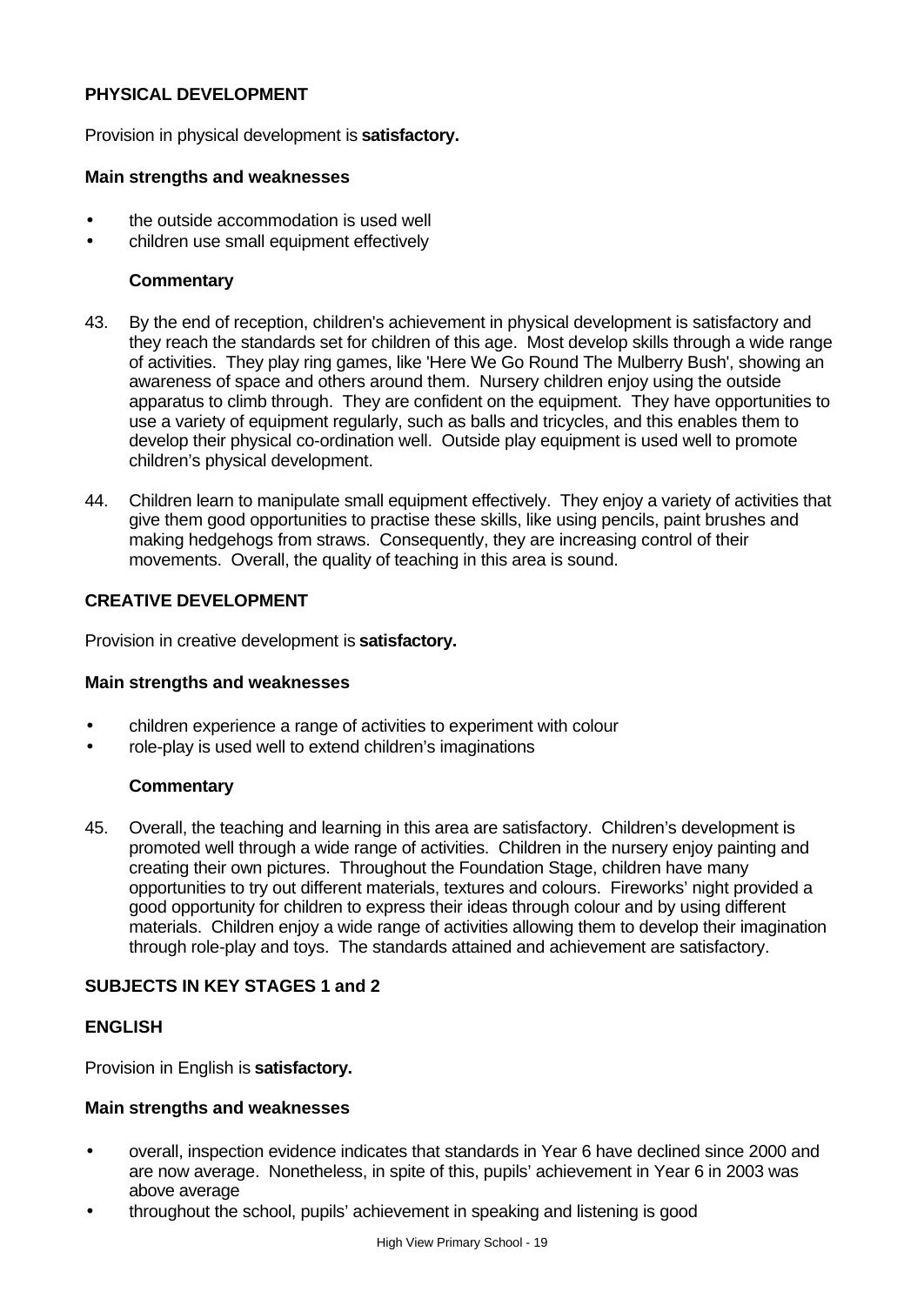- compared with other schools, pupils attain above average standards and achieve well in speaking and listening and writing in Years 1 and 2. In Years 3 to 6, pupils' achievement in writing is not as high as it should be
- teaching and learning are good in Years 1 and 2
- not enough use is made of assessment to help pupils improve
- the school's monitoring and evaluation of the subject are extensive. Some weaknesses have been identified and acted upon but as yet standards have not risen enough

- 46. Inspection evidence indicates that by the end of Year 6, standards in English are average. Most pupils achieve well in Years 3 to 6. However, some higher attaining pupils do not achieve as much as they should in literacy, especially in Years 3 to 6. Standards in English are not as high as they were. When compared with all schools, they have declined significantly since 2000. In Year 6, attainment at the higher level is well below the national average. This is why standards have declined when compared with other schools. By the end of Year 2, pupils attain above average standards. They achieve well in Years 1 and 2. By the end of Year 2, attainment at the higher level in reading and writing is average when compared with all schools. However, it is below average in writing and well below in reading when compared with similar schools. Compared with other schools, standards in reading and writing have improved faster during the past four years. Throughout the school, boys do not achieve as well as girls in writing. Overall, pupils with SEN or for whom English is an additional language achieve satisfactorily. This is because these pupils receive satisfactory help, mainly from teaching assistants, to assist them in their work.
- 47. Throughout the school, pupils achieve well in speaking and listening. Teachers read stories to pupils with interest and expression. This encourages pupils to talk about them eagerly. Teaching assistants significant help pupils with SEN and English as an additional language to increase their vocabulary as they discuss their work with them. To help pupils improve the range of words they use, teachers sometimes illustrate their teaching by introducing and discussing interesting resources such as objects, models and photographs during lessons. This occurred in a Year 3 history lesson when life in Roman times was being studied. This led to enthusiastic discussions as pupils talked about them together before beginning their writing.
- 48. Teachers work well with parents in promoting reading standards. They exchange useful comments about the strengths and areas to develop in a book allocated to this home-school contact. This, together with good methods of teaching reading, helps pupils achieve well in improving their skills in reading. Pupils enjoy reading and appreciate the ways in which books have been written. This is especially the case with older pupils. However, teachers do not give pupils many opportunities to develop their research skills, and this lowers their overall achievement in reading in Years 3 to 6.
- 49. Teachers expect pupils to think carefully and plan their work before they write. They encourage pupils to present their work neatly. In some classes, for example in Years 1 and 2, teachers are successful in this and pupils write well and to a good standard for their ages. However, in some classes in Years 3 to 6, this is not the case. Pupils do not write as thoughtfully or as carefully as they should do. For example, some commonly used words, such as "were" and "their", are misspelt and their writing is untidy in a number of subjects. In these cases, teachers' marking does not show pupils how to improve their work. Consequently, pupils do not achieve as well as they could and standards are lower than they should be.
- 50. Overall, teaching and learning are satisfactory. Teachers organise literacy lessons well. They expect all pupils to contribute to whole class discussions. In Years 1 and 2, in particular, the teaching and learning of reading and writing are consistently good. In these classes, teachers plan their lessons well and have a clear focus for what pupils are about to learn. They ask questions skilfully and these help pupils to think about their work carefully. However, in some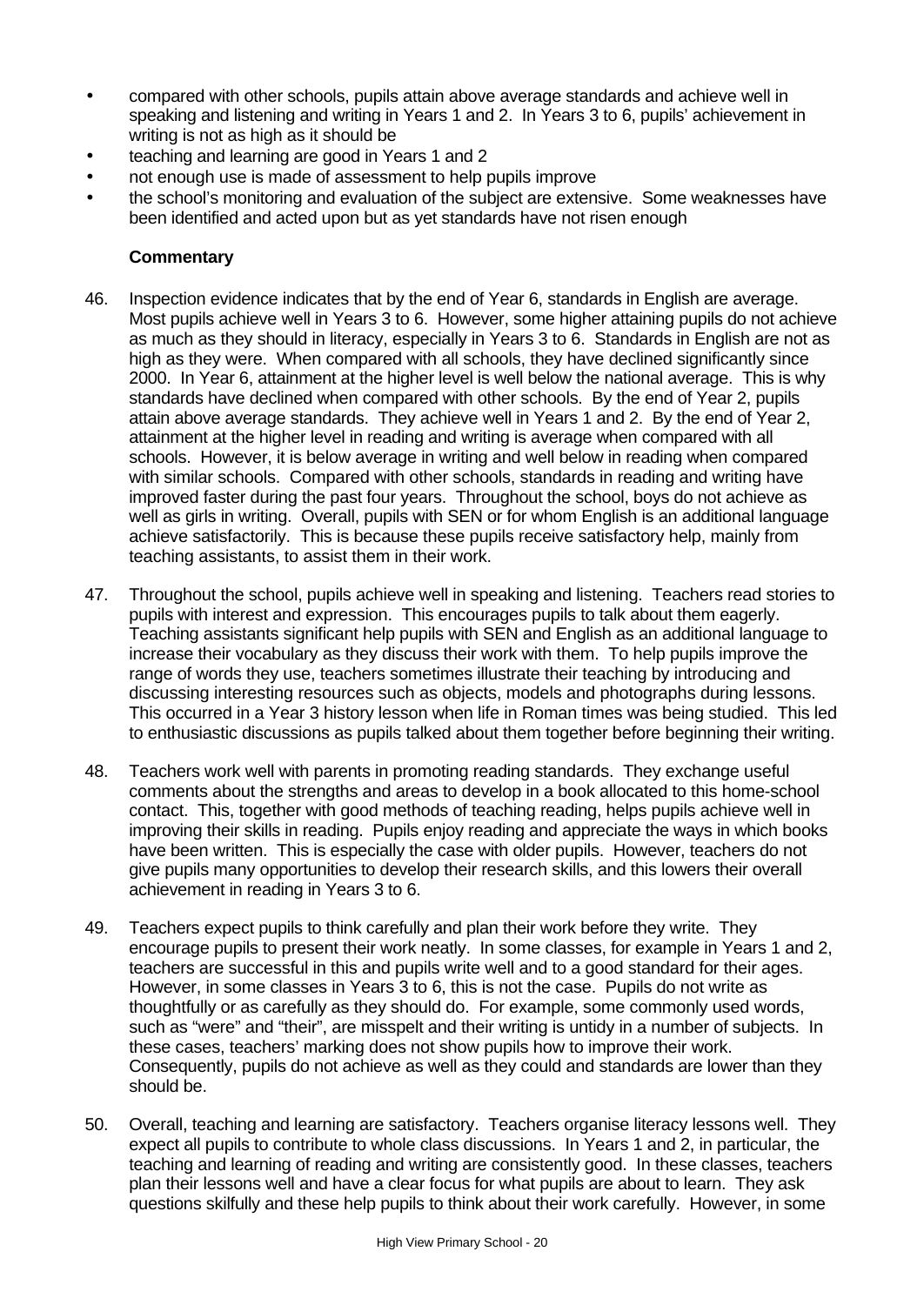classes, pupils sit too long at the beginning of lessons. This means they have too little time to practise what they are being taught. In these lessons, pupils write too little and they do not achieve well. The school analyses pupils' performance using end-of-year national tests and sets broad targets for improvement for the following year. However, these targets are not detailed enough and do not provide teachers with enough guidance to ensure pupils meet them. In their turn, pupils do not know how well they are doing in meeting them during the year.

51. The co-ordinator provides satisfactory leadership and management for English. However, the school's procedures for assessing pupils' progress, whilst detailed, have not succeeded in focusing on what is causing the overall decline in standards in Years 3 to 6. The school's extensive monitoring and evaluation of the strengths and weaknesses of the subject are satisfactory. They have identified boys' writing as a weakness. Actions have recently been taken to correct this weakness, but, as yet, it is too early to identify whether standards are improving. Overall, provision is English is broadly similar to the last inspection.

#### **Language and literacy across the curriculum**

52. Pupils develop their skills in speaking and listening well through other subjects. They listen intently to what they are being taught and answer questions with increasing maturity for their age. However, overall, there are too few opportunities for pupils to consolidate and improve their reading and writing in other subjects. For example, pupils are not encouraged enough to use their initiative and research topics for themselves as part of their lessons in history, geography or RE. Their punctuation is not as good in other subjects as it is in English lessons.

## **MATHEMATICS**

Provision in mathematics is **satisfactory.**

### **Main strengths and weaknesses**

- pupils in Year 5 and 6 achieve well because they are taught well
- the school is successful in promoting improvements in mathematics, especially in Years 5 and 6
- throughout the school, some higher achieving pupils do not achieve as much as they are capable of because the work set for them is too easy
- teachers have good levels of subject knowledge but some do not provide enough guidance when marking pupils' work to help them improve

### **Commentary**

53. In the 2003 National Curriculum tests for pupils in Year 6, standards were well above average when compared with other schools. Overall, pupils in Years 5 and 6 achieve well. The introduction of grouping pupils by ability across Years 5 and 6 and the employment of an extra teacher for mathematics have contributed significantly to rising levels of achievement for pupils in these years. Nonetheless, in spite of this, some higher attaining pupils do not achieve as much as they could in these year groups. By the end of Year 2 in 2003, standards in the national tests were average when compared with all schools but below average when compared with similar schools overall. Pupils' achievement in Years 1 and 2 is satisfactory. Over the past three years, boys have reached higher levels of attainment than girls. Over the past five years, improvements in mathematics have been similar to those recorded in other schools.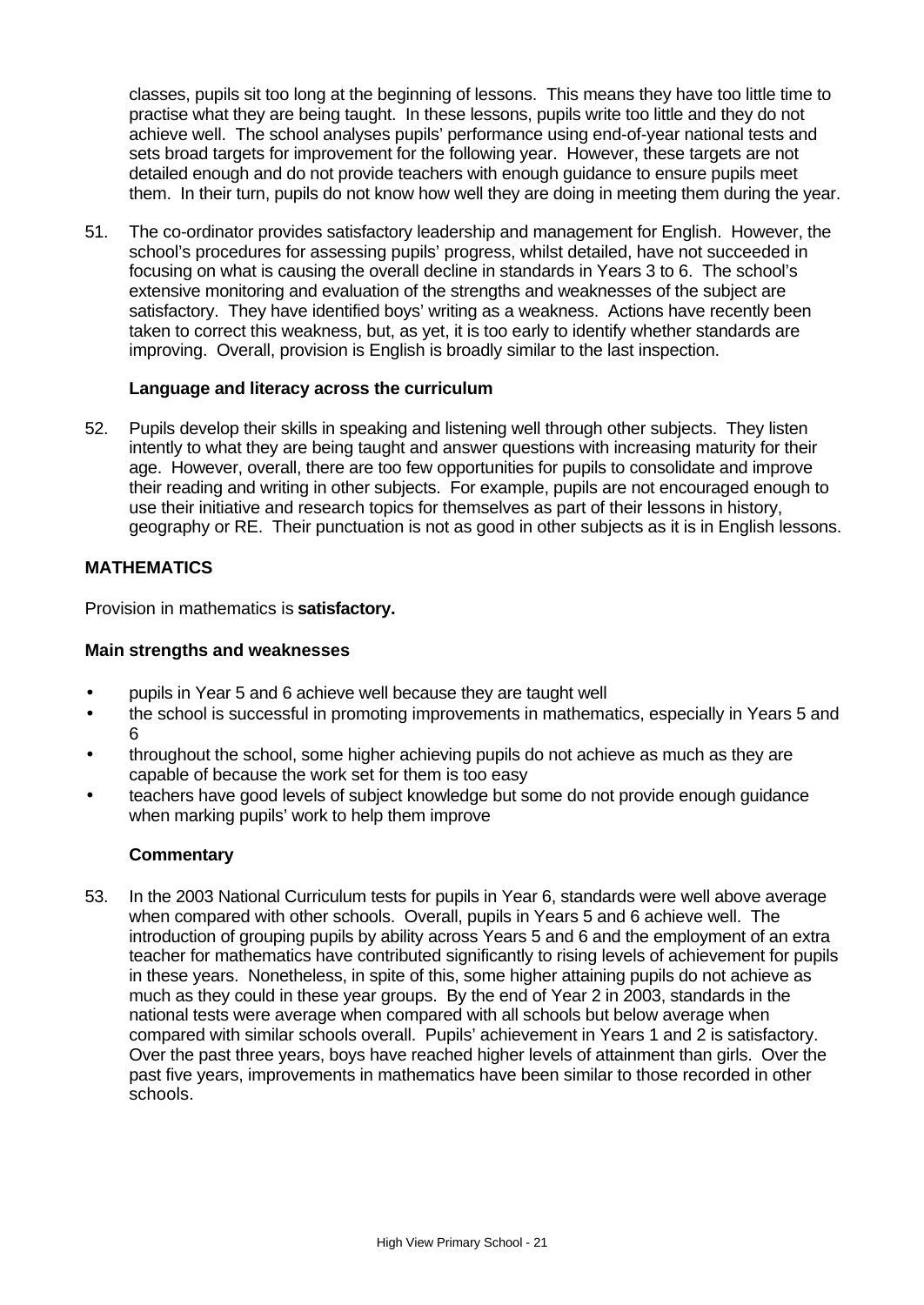- 54. Overall, the quality of teaching is satisfactory. From pupils' work and lesson observation, the teaching in Year 6 is consistently good. Teachers teach enthusiastically and have good subject knowledge. This helps pupils develop positive attitudes to the subject and these are sustained because teachers are able to help them effectively when they have difficulties. Throughout the school, teachers set tasks for pupils depending on their abilities. However, samples of pupils' work indicate that, on too many occasions, tasks are set at the same level for all pupils irrespective of their abilities and higher and lower attaining pupils do not learn as much as they could on these occasions. Some of the work is too easy, especially for higher attaining pupils. All work is marked, but pupils are not helped enough to know how well they are doing and what they need to do next to improve.
- 55. The achievement of pupils with SEN and English as an additional language is satisfactory. Overall, teaching assistants help them to improve well as they explain their tasks carefully for them. However, sometimes teachers do not use teaching assistants well enough, especially when they are teaching the whole class together. On these occasions, pupils with SEN are not helped as much as they could be. For instance, when pupils with SEN do not fully understand lessons, they are not provided with the extra assistance available to help them do so.
- 56. The school identifies pupils' strengths and weaknesses in mathematics systematically and sets pupils annual targets for improvement. However, these are too broad and do not help teachers and pupils to know how well they are achieving towards these targets during the year; the school does not set shorter-term targets against which progress towards annual targets can be measured. Overall, provision in mathematics is similar to that noted at the last inspection.

## **Mathematics across the curriculum**

57. Mathematics is used effectively in other subjects. For example, graphs are used to record and interpret scientific and geographical data. In history, mathematics is used effectively to place key dates in chronological order.

# **SCIENCE**

Provision in science is **satisfactory.**

# **Main strengths and weaknesses**

- standards improved during this year but have declined since the previous inspection
- in Years 3 to 6, some teaching is very good, but some is unsatisfactory
- pupils are provided with good opportunities to carry out their own investigations
- assessment is unsatisfactory and teachers do not plan well enough for higher and lower attaining pupils
- the school's programme of work is unsatisfactory because certain topics are repeated in different year groups
- a detailed subject review has been carried out recently but this does not focus enough on raising standards

### **Commentary**

58. The 2003 National Curriculum test results for pupils in Year 6 show that standards have improved when compared with similar schools. However, they remain much lower than they were between 1999 to 2001 when they were well above average. When compared with all schools, they are now average. The achievement of most pupils since they entered school is satisfactory. This includes pupils with SEN and those for whom English is an additional language. However, in some lessons, higher and lower attaining pupils do not achieve as much as they could. The reason that standards are not higher than they are is that the school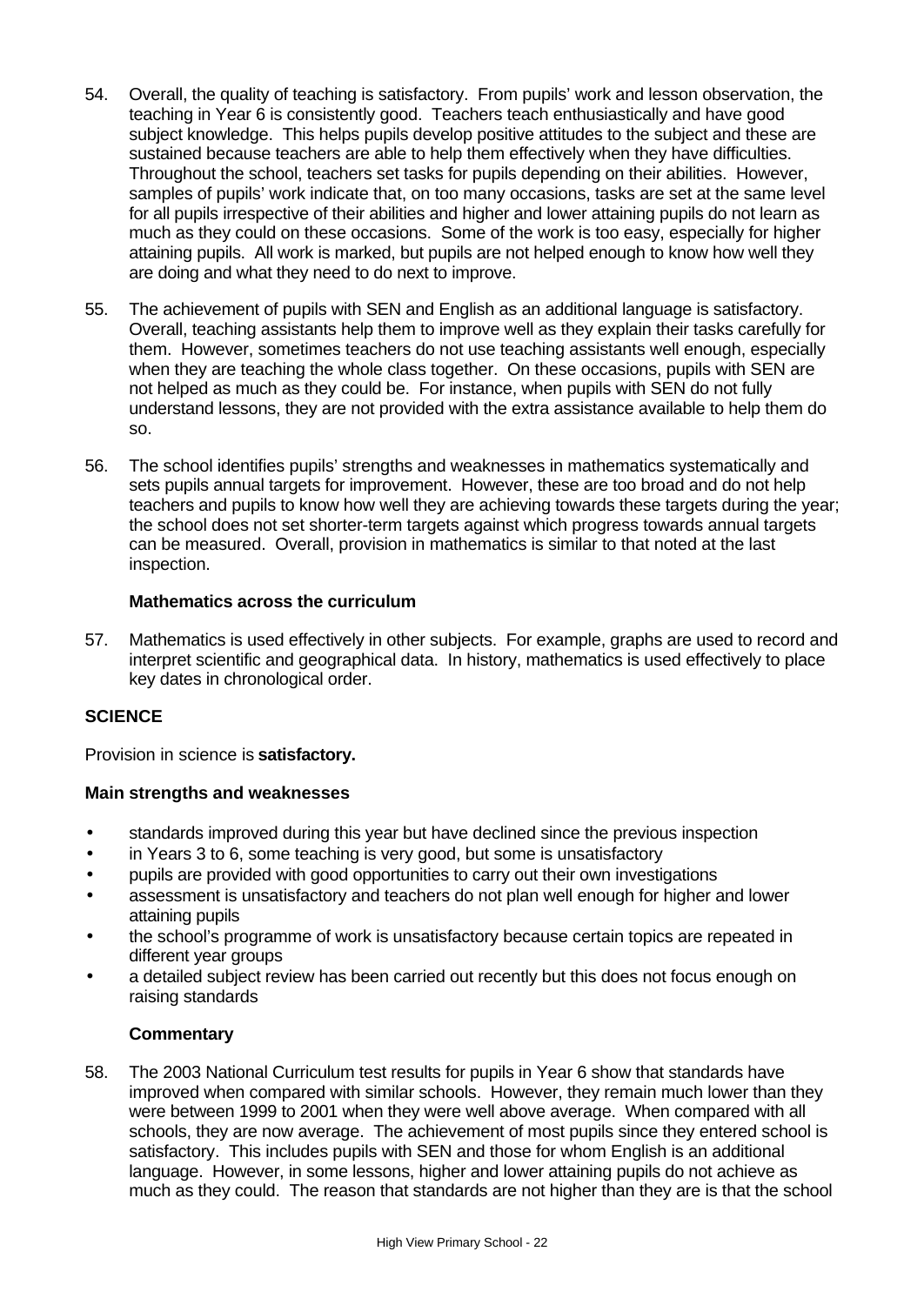does not assess pupils' attainment in science accurately enough and does not set pupils targets for improvement.

- 59. The teaching of science is satisfactory overall. During the inspection, some teaching in Years 3 to 6 was very good, but some was unsatisfactory. The teaching in Year 6 is consistently good. A significant characteristic of the very good teaching is that teachers assess pupils' progress from the previous lesson and use that information to teach pupils the next steps in the topic being taught. All pupils are given good opportunities to think like scientists and carry out their own investigations with all the equipment and materials to hand. They try out different ways to make their investigations successful. Teachers ask pupils probing questions that encourage them to think what might happen before they try out new ways of working. In the best lessons, teachers continually refer to the purposes of the lesson to ensure pupils are learning what has been prepared for them. However, teaching is not always as good as this. Features of unsatisfactory teaching include poor preparation of materials and equipment for investigations, ineffective control of pupils' behaviour and the incorrect teaching of how to carry out a fair test. A more general weakness in the teaching is that teachers' plans do not indicate what is expected of higher and lower attaining pupils. As a consequence, tasks are not set at the correct levels for them, and these pupils do not always make as much progress as they could.
- 60. At the last inspection, weaknesses were noted in assessment and in the programme of work provided for pupils; teachers did not know how well pupils were doing in science and some topics were repeated in different year groups. These weaknesses have been corrected in part but more remains to be achieved. This makes the leadership and management of science since that time unsatisfactory. The newly appointed co-ordinator has carried out a detailed review of the subject during the summer term and identified these same two weaknesses in the subject. Steps are now being taken to correct these but the pace of these improvements is too slow and there is not a sharp enough emphasis on raising standards. Provision has improved recently since the appointment of the new co-ordinator. Nonetheless, in spite of this, improvement since the last inspection is unsatisfactory.

# **INFORMATION AND COMMUNICATION TECHNOLOGY [ICT]**

Provision in ICT is **satisfactory** overall.

#### **Main strengths and weaknesses**

- resources for the subject are good
- computers are used well to help pupils learn in other subjects
- the assessment of pupils' progress is unsatisfactory

- 61. Standards in ICT are at nationally expected levels in Years 2 and 6. The achievement of most pupils, including those with SEN and those with English as an additional language, is satisfactory. Teaching and learning are satisfactory. Teachers have completed the national training for ICT and are confident to teach the subject; they teach computer skills effectively. This helps pupils learn and achieve satisfactorily. However, higher attaining pupils sometimes carry out tasks that are too easy for them. Too often they work at the same pace as the rest of the class and this slows down the progress they could be making.
- 62. The computer suite is well organised and well equipped. In addition to the suite, laptop computers have increased the use of computers in other subjects and this helps pupils learn more easily, especially using the Internet. Pupils enjoy computer lessons and they collaborate well with each other during their work.
- 63. The co-ordinator provides satisfactory leadership in the subject. As yet there has been no formal review of the subject and little monitoring of teaching and learning has taken place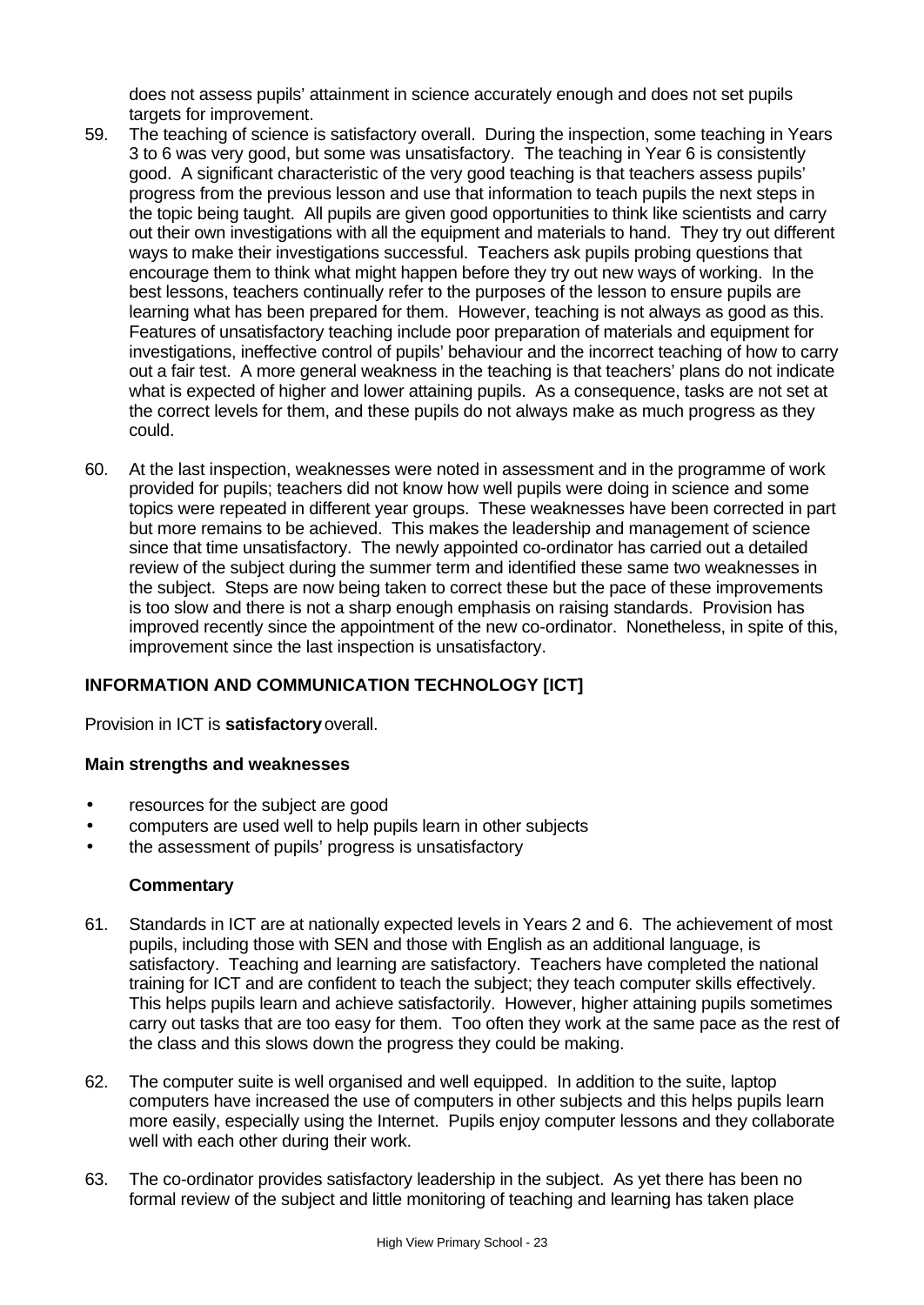throughout the school. The school has not developed a systematic method of assessing and recording pupils' attainment in ICT and therefore does not know how well pupils are achieving in the subject. Overall, provision in ICT has improved since the previous inspection. **Information and communication technology across the curriculum.**

64. ICT is used well to help pupils learn in other subjects. For example, in history, pupils in Year 6 have produced interesting reports about Croydon during the war using photographs from a website. In science, the Internet is used on laptop computers to find out the effects of alcohol and tobacco on people. Pupils use art programs well to help them experiment with colour.

## **HUMANITIES**

### **Geography and history**

Lack of evidence means that no judgements can be made about the overall provision in these subjects. Nevertheless, some evidence was gained through three lessons being observed in history and one in geography. In addition, samples of pupils' work in both subjects were inspected and discussions were held with a few pupils as well as the subject co-ordinators.

In geography, pupils show an above average knowledge and understanding about their local environment. Older pupils have a good understanding of how man has affected the environment. In history, pupils show a keen interest in learning about the past, especially when they are introduced to a variety of types of evidence from books and pictures. Older pupils are knowledgeable about some aspects of wars. During a lesson on this subject, some pupils gave clear explanations of why wars happen and how they change people's lives. The leadership and management of both subjects are satisfactory.

## **Religious education [RE]**

Provision in RE is **satisfactory**. This is similar to that reported at the last inspection.

### **Main strengths and weaknesses**

- there are some good examples of pupils learning from religion
- teachers teach the subject enthusiastically even though some do not have enough expertise of aspects of the major world religions
- pupils are willing to learn
- not enough emphasis is given to pupils consolidating their learning by writing it down, and teachers do not plan well enough for higher and lower attaining pupils
- the assessment of pupils' learning is unsatisfactory

- 65. Standards in Years 2 and 6 are at the levels expected in the local education authority's agreed syllabus. Throughout the school, pupils' achievement in RE is satisfactory overall, but in some lessons, higher and lower attaining pupils, including those with SEN, do not achieve as much as they should. Pupils are taught satisfactorily about the practices and beliefs from a number of the world's major religions, including Christianity, Judaism, Hinduism and Islam. In some classes, pupils are also taught effectively the lessons to be learned from religions. However, this aspect is not taught as often as it should be in all classes.
- 66. Teaching and learning in RE are satisfactory. Teachers teach the subject enthusiastically even though some do not have enough expertise in aspects of major world religions. In their turn, nearly all pupils are keen to learn about the beliefs and practices in religions. They respond eagerly with maturity to questions asked and this helps them learn effectively.
- 67. Nonetheless, in spite of this, two weaknesses in the teaching were noted. First, throughout the school, pupils are not given enough opportunities to consolidate their learning by writing it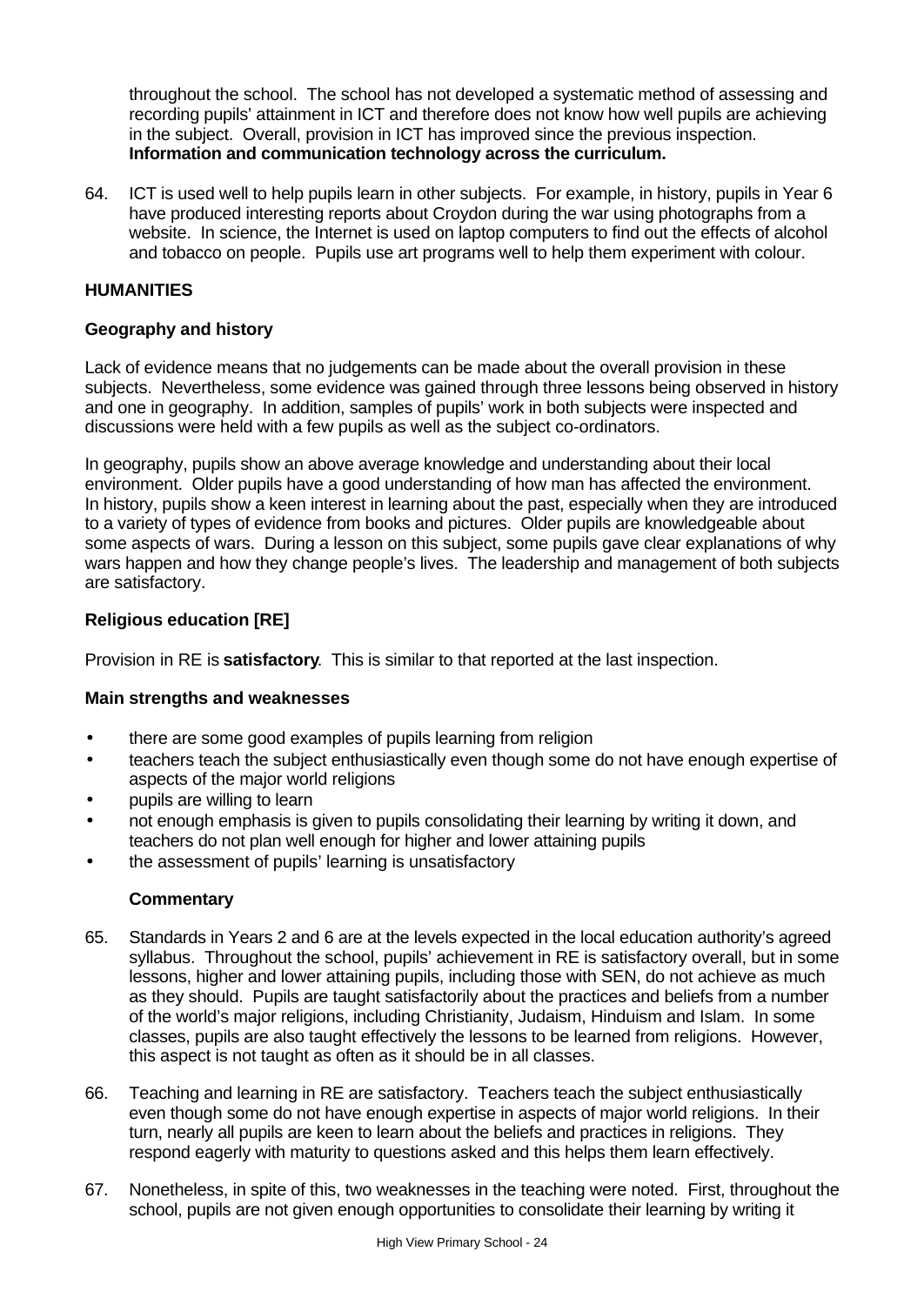down. This slows down pupils' learning because their understanding of religions is not as secure as it should be even though their achievement overall is satisfactory. Second, teachers do not know how well pupils are achieving in the subject because they do not assess their learning systematically enough.

## **CREATIVE, AESTHETIC, PRACTICAL AND PHYSICAL SUBJECTS**

### **Art and design, design and technology and music**

Lack of evidence means that no judgements about standards, teaching and overall provision can be made in these subjects. Two lessons were observed in art and design and three in design and technology and three in music. Pupils' work was inspected and discussions were held with subject co-ordinators and pupils.

In art and design, by the end of Year 2, pupils are developing useful skills through using a range of materials such as paint, card and natural materials. Pupils paint in the style of famous artists by copying some of the techniques they used. They do this by looking at pictures of famous artists such as Picasso, Matisse and Munch, and then draw and interpret what they were trying to achieve in their famous paintings. Some drawings produced by pupils in Year 6 are of a good standard; these pupils are learning to develop their artistic techniques and skills well. Good links are often made between art and other subjects. For example, pupils have produced pictures of Shakespeare and kings and queens of the past as part of their work in history. They use computers well to experiment with colour and produce repeating patterns in mathematics. Pupils are starting to use sketchbooks well to practise techniques they are learning. However, there is no systematic assessment of pupils' achievement of art and design. This means that teachers do not know how well pupils are achieving.

Design and technology is planned well, following national guidance. By the end of Year 6, pupils have learnt useful skills, such as how to join materials together in different ways with joins that are straight or angled. Pupils plan their designs well, make them to a satisfactory standard and evaluate them afterwards when reflecting on how they could have made them better. They use their own initiative well and this enables them to experiment with designs so that the products will do what they are meant to do. Teachers discuss designs with pupils and this helps them to consider other ways of achieving what they are setting out to do. For example, in Year 6, pupils had been to look at various shelters in the locality before attempting to create their own designs and models. In Year 2, pupils had spent time creating patterns and learning to join fabric together before designing and making their own coats. Throughout these activities, teachers discussed with pupils in detail some of the techniques they would need to use in the models they were making. However, teachers do not assess or record pupils' progress in design and technology.

In music, pupils sing well and understand some musical terms. Some teachers have good expertise in music. Lessons seen were well planned and included interesting activities for pupils. For example, older pupils enjoyed identifying the strong beat that could accompany a poem. In another lesson, pupils enjoyed identifying the different purposes for which the human voice could be used. Pupils enjoyed these lessons and achieved well in them. However, teachers do not assess and record pupils' attainment in music.

### **Physical education [PE]**

Provision in PE is **satisfactory.**

### **Main strengths and weaknesses**

- the school provides pupils with good opportunities to swim
- a wide range of extra-curricular sports clubs is arranged outside the school day
- lesson planning does not build well enough on previously learnt skills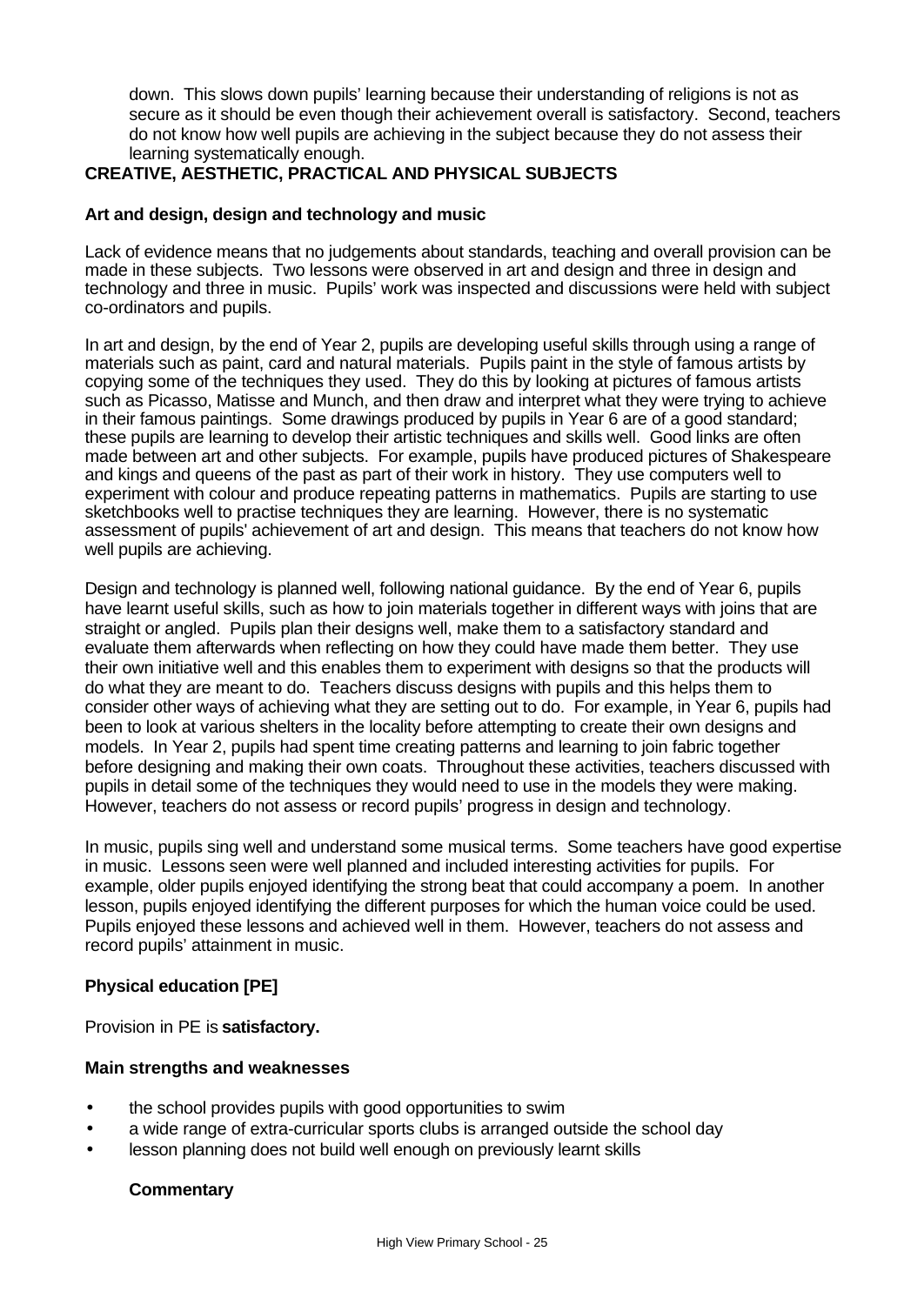68. Provision for swimming is good. The majority of pupils in Year 6 achieve the nationally expected standard using a variety of different strokes.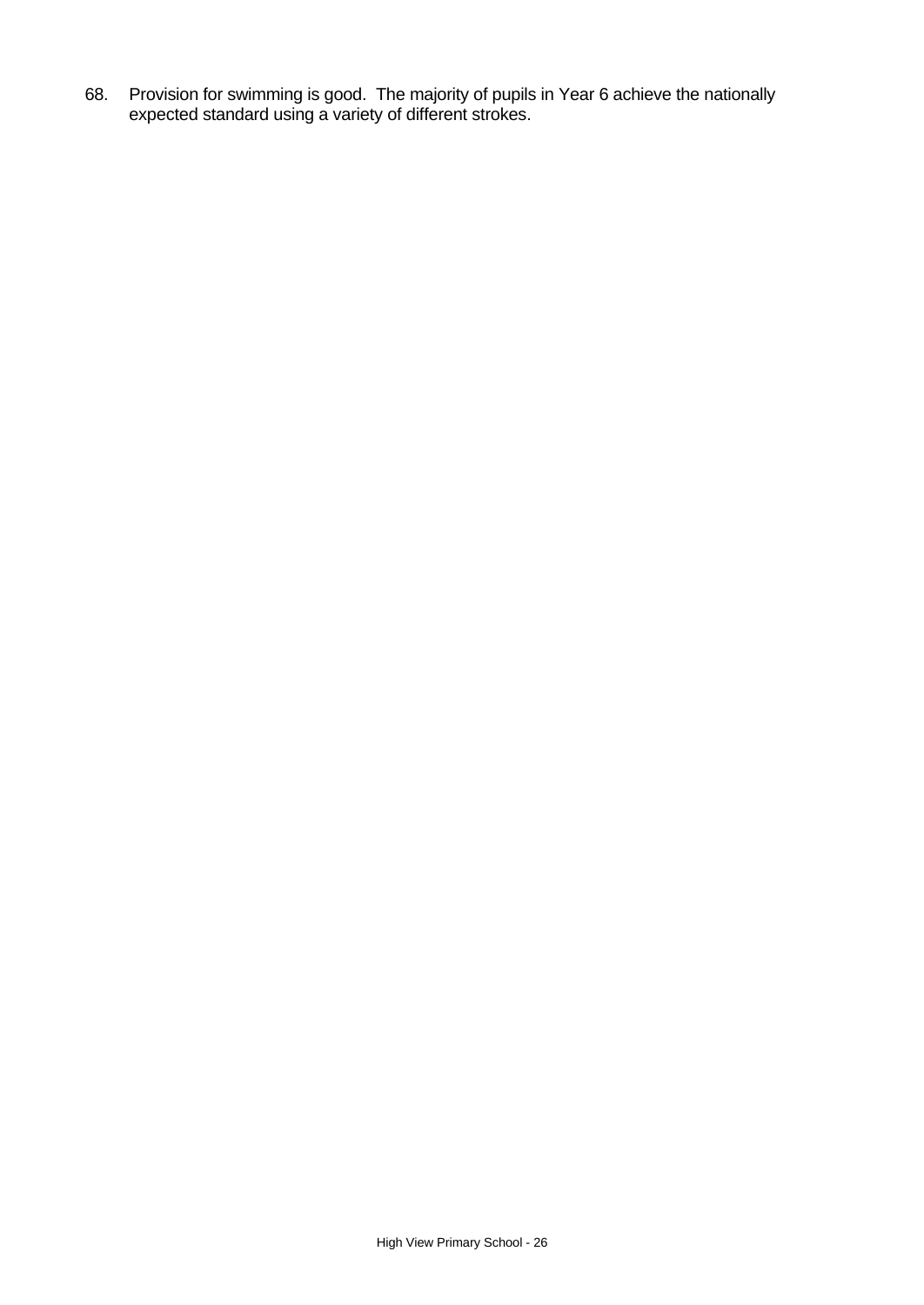- 69. The school provides a good range of extra-curricular sports clubs in order to develop pupils' skills in PE. These include netball, football, cross-country running and dance. During the inspection, a group of Year 5 pupils took part in a cross-country race organised by the local education authority. Some pupils achieved well in this event. Sports clubs are open to all pupils and there is a good mix of boys and girls taking part in them. An annual residential visit to Dorset provides a good opportunity for pupils in Year 6 to develop their outdoor and adventurous learning.
- 70. Teaching and learning are satisfactory. Teachers have a good understanding of the subject and explain the need for warming up before and cooling down after exercise. Pupils respond well in lessons; they listen carefully to their teachers and carry out their instructions well. Overall, they make satisfactory progress in physical education.
- 71. The subject co-ordinator has carried out a recent review of provision for PE. This identifies some weaknesses in the teaching but does not include enough measures of success in correcting them. Planning for PE does not indicate well enough how pupils will make progress; lesson planning does not build upon previously learnt skills well enough. Teachers do not assess pupils' achievements in PE and therefore do not know how well they are doing in the subject. This is similar to the judgement recorded at the previous inspection.

# **PERSONAL, SOCIAL AND HEALTH EDUCATION AND CITIZENSHIP**

72. Lack of evidence means that no judgements about provision in personal, social and health education can be made. The school is working on improving its provision in this area. Until a whole-school programme has been developed, teachers have flexibility to teach aspects from a commercial publication of personal, social and health education. In the two lessons observed in this subject, close links were identified with religious education.